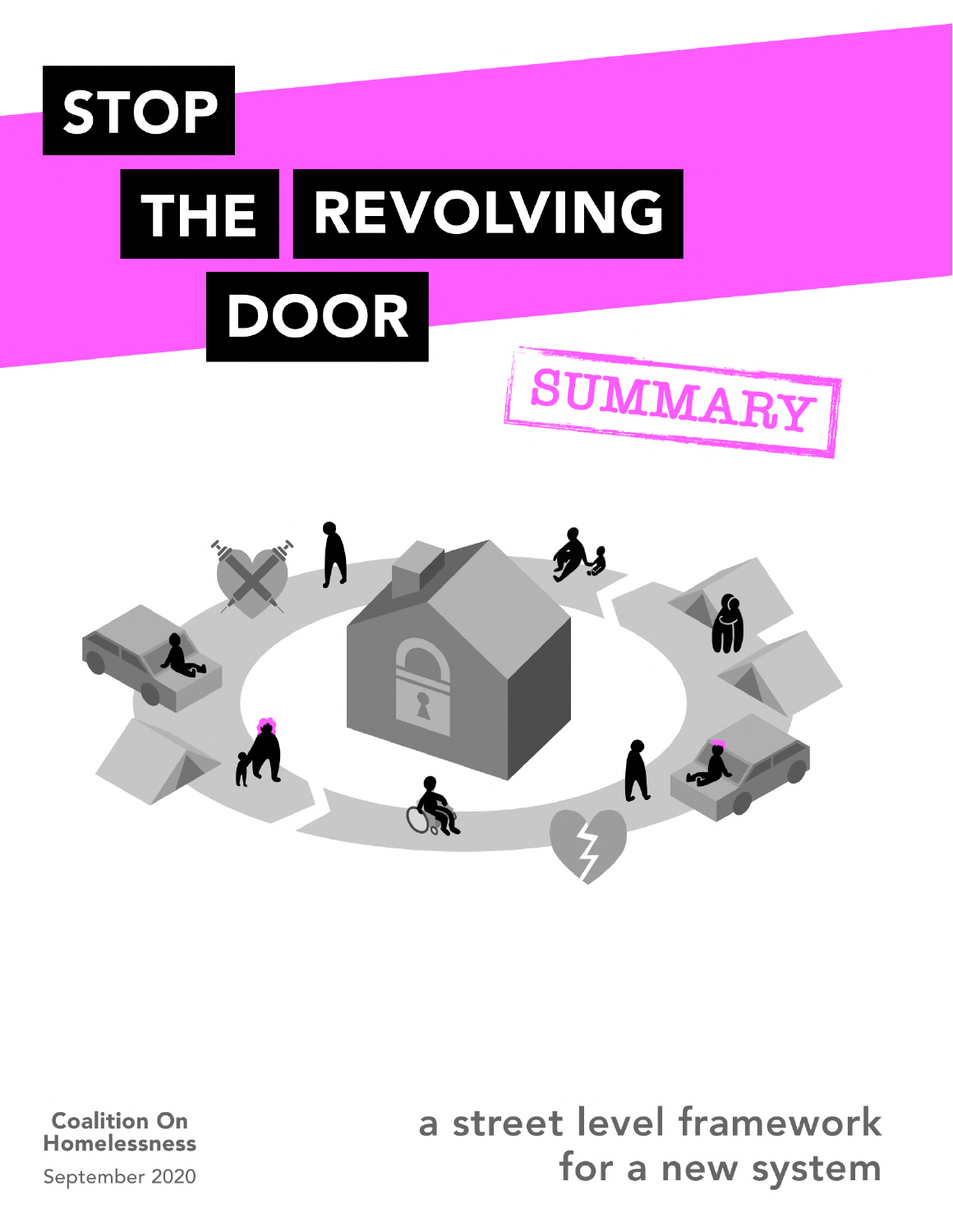Thank you to our *Peer Researchers,* who were trained to proctor and administer the surveys on which this needs assessment is based.

Anubis Daugherty Cesar Espinoza Jazmin Frias Lisseth Sanchez L'Oreal "Treasure" Earle Meghan "Roadkill" Johnson Mielah McCormick Ms. Earl Nathaly Rivera Sophia Thibodeaux Susie Melkonian TJ Johnston Tracey Mixon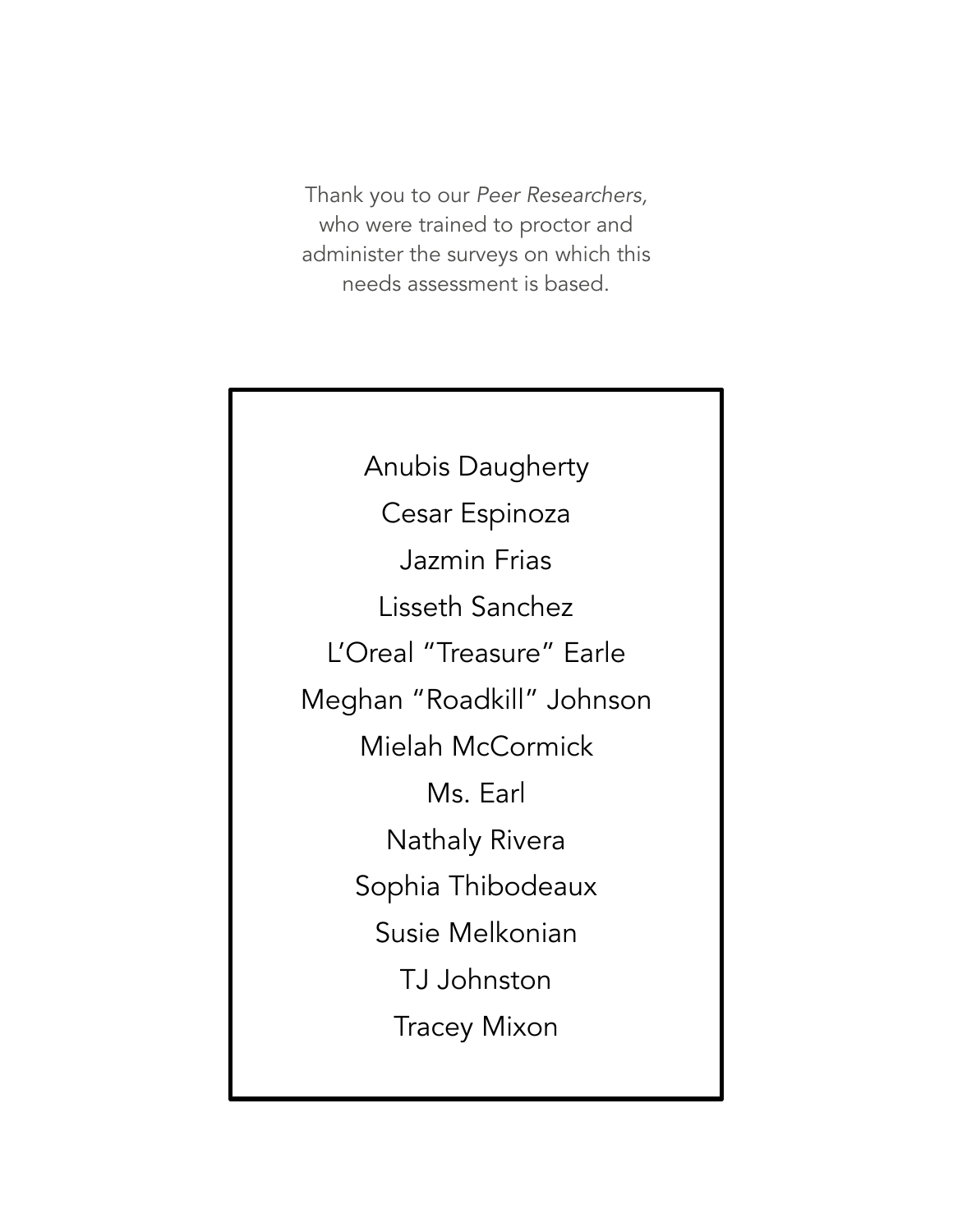# CONTENTS

| 3 |
|---|
|   |
|   |
|   |
|   |
|   |
|   |
|   |
|   |
|   |
|   |
|   |
|   |

|--|

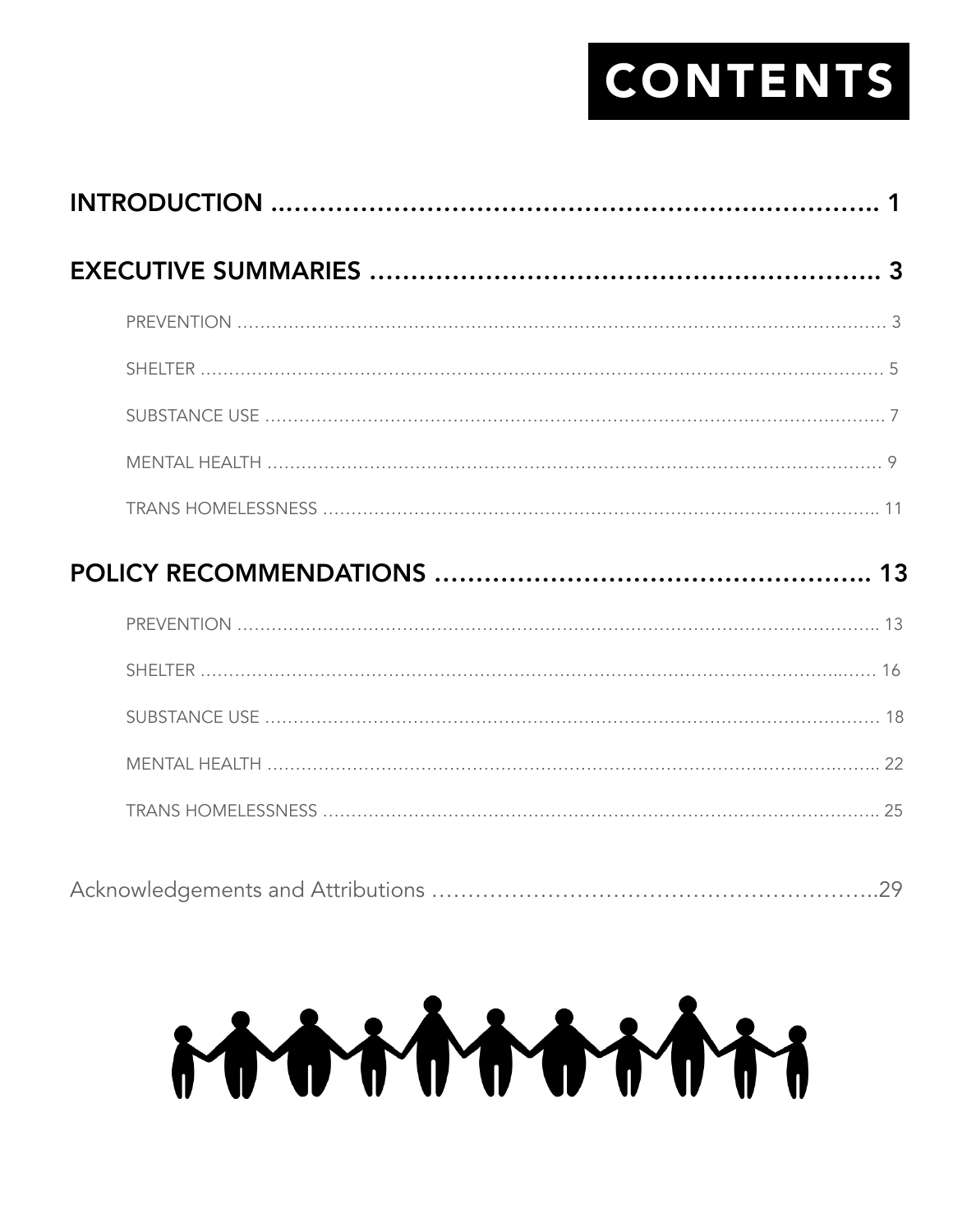# INTRODUCTION

We believe in a San Francisco that is thriving, vibrant and where no one is forced to experience sleeping on the hard, cold concrete. Our vision is a San Francisco that prevents homelessness whenever feasible – be that a temporary subsidy for someone who loses their income due to an illness, or a long-term subsidy for an elder who loses the income of their family member to death, or a tenant who is being illegally evicted and simply needs legal representation. A San Francisco where episodes of homelessness that are not preventable, such as those caused by the recent fires or other unforeseeable events, are addressed quickly with immediate placement in shelter while housing is secured within six months, before the damaging effects of homelessness truly take root.

*"Nothing solves homelessness like a home" —Paul Boden, Executive Director Western Regional Advocacy, Coalition on Homelessness Co-Founder*

To this end, we wrote, gathered signatures, and qualified for the ballot a historic initiative to bring us as close to that vision as we can. In November 2018, Proposition C - Our City Our Home, was passed by San Francisco voters with 61% of the vote. The campaign was led and passed by a strong, diverse coalition of homeless service providers, community organizers, faith communities — and homeless people themselves. The measure will raise \$300 million for permanent, affordable housing, mental health and substance use services, homelessness prevention, and emergency services, including shelter and drop-in centers. While this legislation calls for a needs assessment every three years, we took this opportunity — while Prop. C is contested in a court battle — to delve into what the new system should look like, and what changes need to happen to make the new homeless and treatment delivery system be successful in realizing our vision.

This report presents how we can best address the homelessness crisis in San Francisco by asking the experts on homelessness: homeless people themselves. We turn to them as decision makers and leaders of homelessness policy. As such, homeless people developed and carried out this report — in partnership with researchers and advocates — for the benefit of homeless people.

You will see in this report the voices of those experiencing homelessness. You will hear their suffering, but also their brilliance. There are also many themes that arise and collectively paint a picture of a revolving door that churns people through, and too often, spits people back to the streets where they start over, with more trauma and less hope. The picture painted of a treatment system that when it is serving, and accessible to people, is serving them well. The picture painted of gaping holes through which people fall from housing into homelessness, but holes that are easily fixed with appropriate investments. While we collected this feedback pre-Covid, the pandemic has made this picture of a failed system crystal clear. This report paints a picture of a new vision of a system that works for everyone. It will not be easy, it will take work, but in these pages you will hear about what changes are needed directly from the true experts — those experiencing the hellscape of homelessness.

> *"We are all messed up from being homeless. I'm going through the worst time in my life."*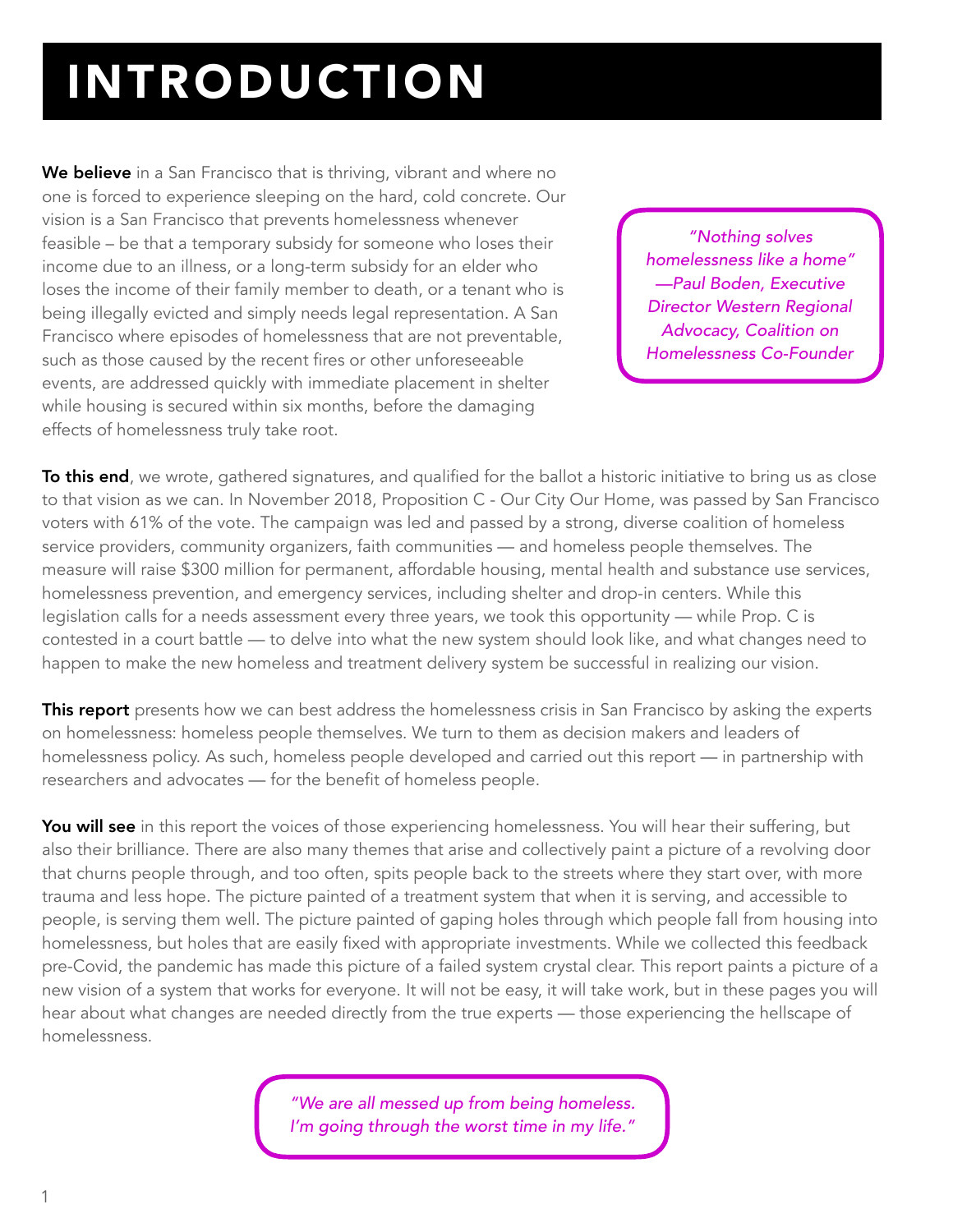# 

Each chapter of this report focuses on a city system: homelessness prevention, shelter, substance use and mental health treatment. While the focus of this report is on improving homeless services systems and policy for all, we recognize that multiple marginalized groups experience interlocking barriers to safe housing and care. Within each chapter, we highlight the experiences and needs of groups that are particularly marginalized within existing homeless services systems, paying attention to the ways in which race, gender, sexual orientation, age, disability, and being part of a family can cause entire groups of people to fall through the cracks of San Francisco's homeless services systems. This needs assessment will help policymakers understand the prevalence of and institutional solutions to the homelessness crisis in San Francisco, and make sure that homeless services systems more effectively serve multiply marginalized people.

<span id="page-4-2"></span>We have also dedicated a chapter of this report to transgender experiences and needs, centering the voices of transgender women of color and immigrants. Trans women of color are deprived of housing at higher rates than other race and gender groups, yet are under-represented in most research about housing and homelessness. Transgender people experience homelessness at higher rates than cisgender people — one in every two trans people has been homeless — yet trans experiences and needs are routinely marginalized or excluded from discussions of homelessness policy, and trans-led organizations are rarely consulted about issues related to housing.[1](#page-4-0) Too often, transgender experiences are subsumed into the category "LGBTQ," without meaningful representation. Many homeless service and advocacy organizations have no trans women of color in leadership positions or even as staff. In response to this shortcoming in homelessness research and policy, the Coalition on Homelessness reached out to organizations led by transgender women of color to help design and implement a needs assessment that centers trans people's experiences and needs.

Our decision to include this chapter is a timely one: As federal laws and policies of the Trump Administration and Ben Carson's Department of Housing and Urban Development endanger transgender and immigrant communities in particular, this report details evidence-based recommendations for local policy to ensure human rights for these marginalized groups.

<span id="page-4-3"></span>It may seem like an overwhelming amount of work to do — and it is — but we are not alone in this endeavor. Many efforts have already been deployed through collaboration with city government and community organizations, like Our Trans Home SF, which recently won a \$2.3 million allocation for the City's first transitional housing for homeless trans and gender non-conforming people. [2](#page-4-1) This is one, small example of how effective community organizing is, but we know there is still work to be done. This report details how doing the necessary work together in partnership with homeless people we can achieve a vision of a San Francisco where no one is without a home.

<span id="page-4-0"></span>[1](#page-4-2) National Alliance to End Homelessness, 2019, "Demographic Data project: Gender Minorities" <u>https://endhomelessness.org/wp-content/uploads</u>/ [2019/06/Gender-Minority-Homelessness-Article-Revised-6-24-19-JJ-002.pdf](https://endhomelessness.org/wp-content/uploads/2019/06/Gender-Minority-Homelessness-Article-Revised-6-24-19-JJ-002.pdf)

<span id="page-4-1"></span><sup>2</sup> San Francisco Examiner, January 23, 2020 "First transitional housing project for homeless transgender residents opens in Chinatown" [https://](https://www.sfexaminer.com/news/first-transitional-housing-project-for-homeless-transgender-residents-opens-in-chinatown/) [www.sfexaminer.com/news/first-transitional-housing-project-for-homeless-transgender-residents-opens-in-chinatown/](https://www.sfexaminer.com/news/first-transitional-housing-project-for-homeless-transgender-residents-opens-in-chinatown/)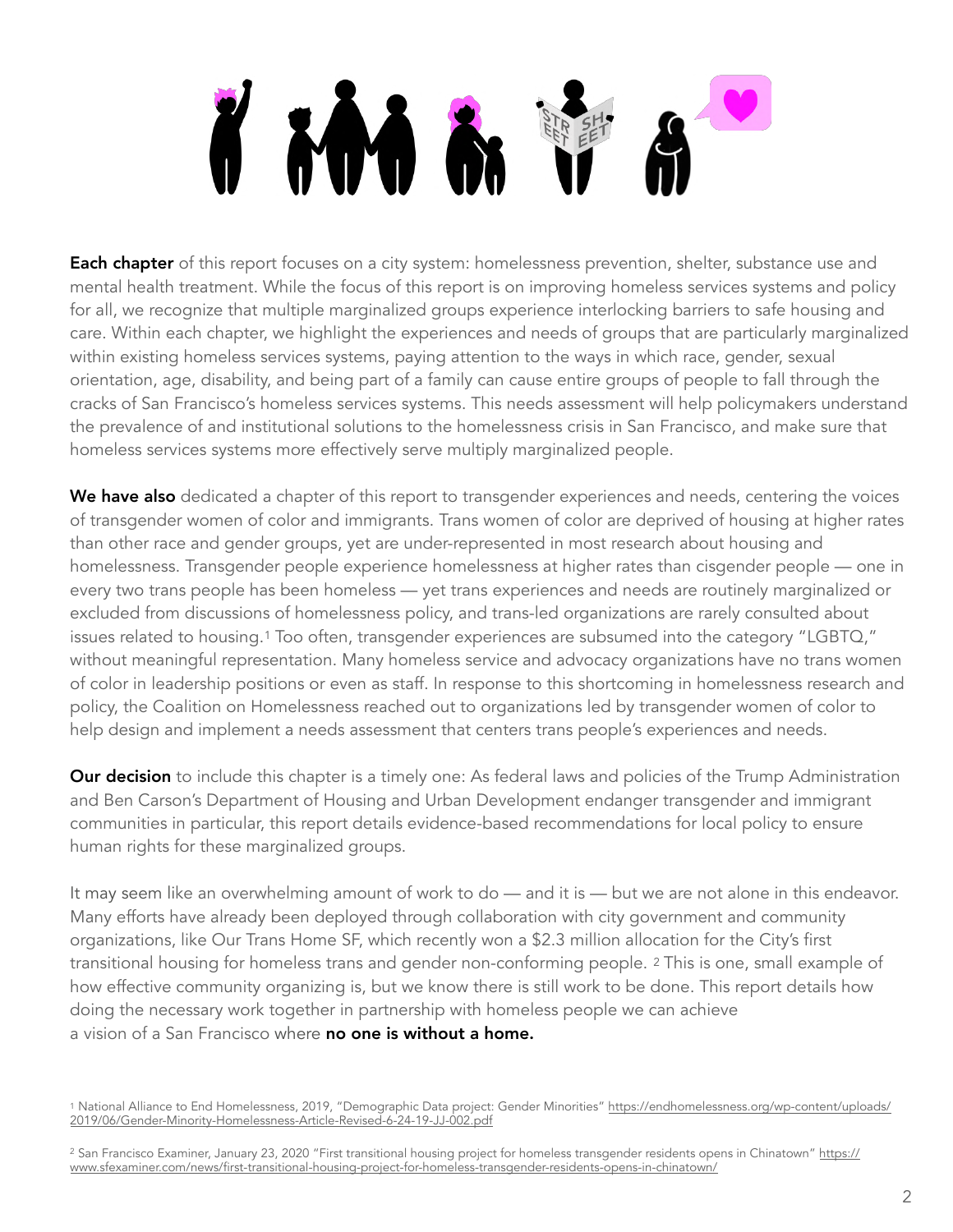# PREVENTION

The after-effects of homelessness are devastating – trauma, lost years, shortened life expectancy, compromised health and real human suffering. It is both more cost effective and humane to keep San Franciscans housed, instead of addressing it after the fact. We focused part of this study on prevention for exactly that reason – to ascertain exactly what interventions would work to keep people in their homes. While the homeless population is diverse, there were a lot of common experiences. We started with the very last time respondents had a place of their own and went from there.

*It is both more cost effective and humane to keep San Franciscans housed, instead of addressing it after the fact.*

## EXECUTIVE SUMMARY

#### A quarter of respondents became unhoused in the past year.

Homelessness is not a static population – many have been homeless for long periods of time, but more are becoming homeless every day.

#### Half of respondents did not have a lease the last time they were housed.

Poor people in San Francisco often rely on community, informal housing arrangements and family for housing. Although many of them lost that housing for non-payment.

#### Most participants lost their housing because it was no longer affordable.

This gets back to the root causes of homelessness – the lack of investment in housing for extremely poor people by the federal government – but it also indicates a need for subsidies to keep people in their homes.

#### A disproportionate number of those in government supported housing end up or return to homelessness.

This is the form of housing we have the most control over. At the very least we should ensure we are doing everything possible to keep people in their housing – from adequate support services, to rental assistance.

#### Rental assistance would have been most helpful in homelessness prevention.

For a variety of reasons including illness, job and benefit loss, impoverished San Franciscans are losing their homes because they were unable to pay their rent. The good news is that in a city as affluent as San Francisco, this is incredibly solvable through long- and short-term rental assistance programs.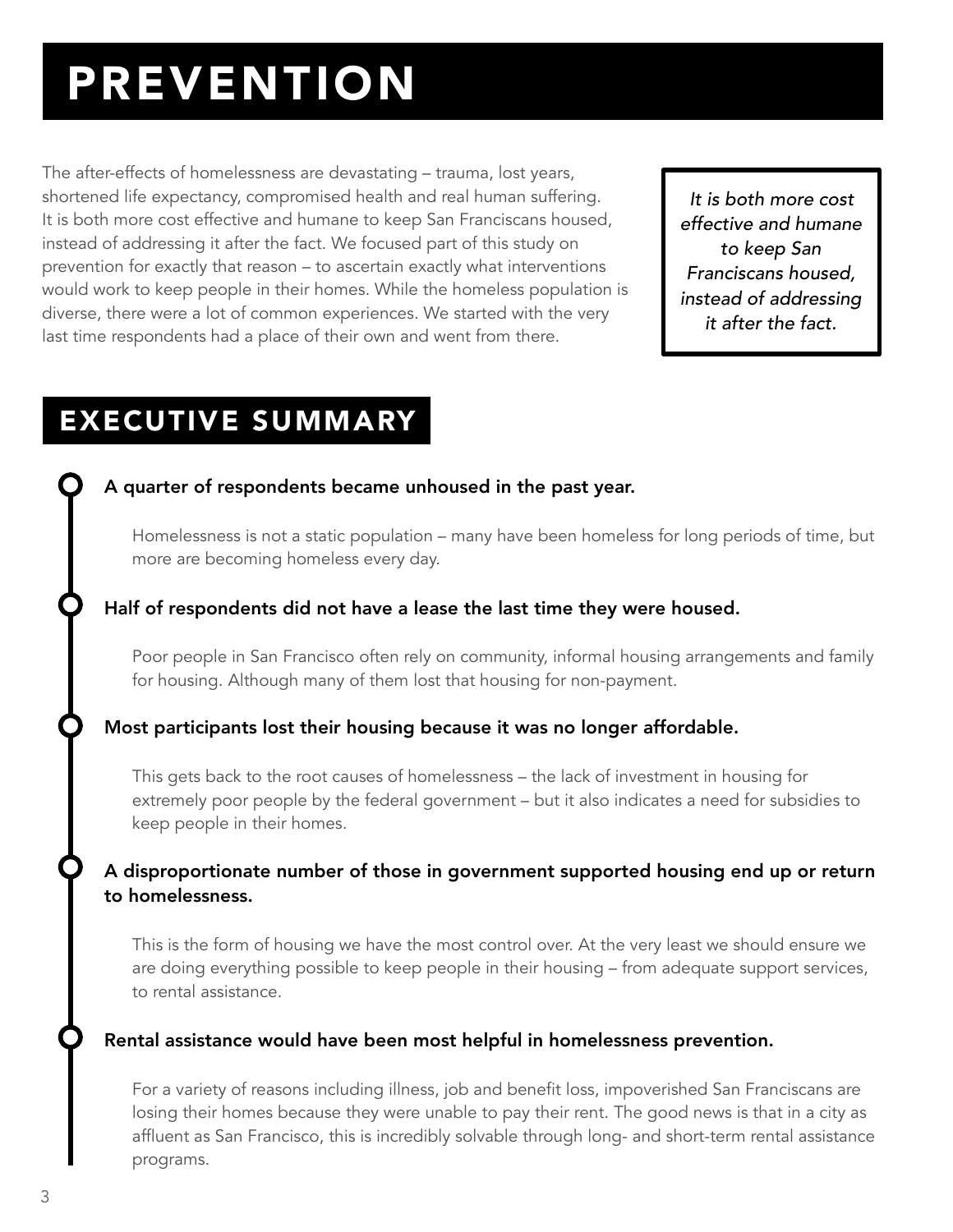### BACKGROUND

While the cost of rent has skyrocketed in San Francisco, wages have remained stagnant. At the root of San Francisco's homelessness crisis is a fundamental lack of deeply affordable and permanent housing, especially when the majority of San Franciscans (65%) are renters. The median cost of a one-bedroom apartment in San Francisco is \$3,450, while those working a minimum wage job in the city make only \$2,702 monthly.[3](#page-6-0) Many low-income people in San Francisco are at constant risk of homelessness, just one paycheck away from losing their homes. In order to get ahead of this crisis, we must keep people in their homes.

#### INTERSECTIONS OF OPPRESSION

<span id="page-6-3"></span>66% of Black homeless San Franciscans have lived in San Francisco for more than a decade.3

<span id="page-6-2"></span>Catastrophic health issues, temporary job loss, and rents rising above fixed incomes are primary causes that are preventable through rental and other forms of assistance. At the same time, there are increasing numbers of people entering homelessness. Most homeless San Franciscans (70%) were housed in San Francisco at the time they became homeless. Of those, over half (55%) lived in San Francisco for 10 or more years. Among the 31% experiencing homelessness for the first time, almost half had been homeless for less than a year.[4](#page-6-1) In order to effectively address the homelessness crisis, we must end homelessness before it occurs.

*"My life would change drastically under Prop C. It would give me and all of these families a great amount of peace to be able to have somewhere stable to go home to… Not having to worry about if the police is going to remove you at three in the morning with all the children because we are parked on the side of the street. Our children will grow up with less traumas because parents will not be overworked to keep a stable home that leads for more family time and more happy memories."*



—JAZMIN FRIAS, Bilingual Peer Researcher and Focus Group Facilitator

<span id="page-6-1"></span><span id="page-6-0"></span><sup>[3](#page-6-2)</sup> San Francisco Housing Needs and Trends Report, San Francisco Housing Needs and Trends Report1–80 (2018).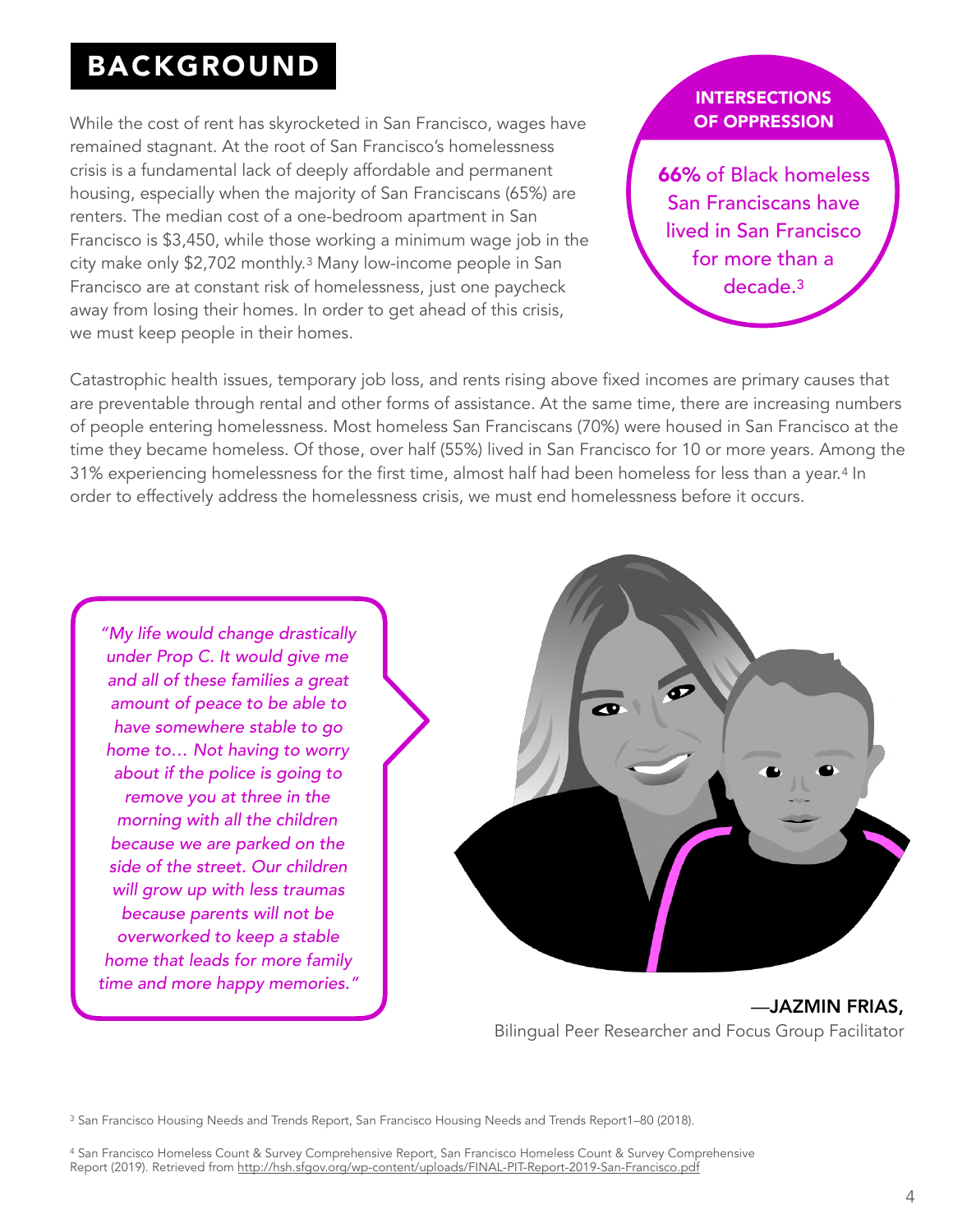# SHELTER

Shelters have been shown to play a stabilizing role for those experiencing homelessness: serving as a safe haven from domestic abuse, inclement weather or police harassment faced when living outdoors, a platform to maintaining employment, a pathway to accessing social services and benefits, and a means of improving health compared to residing outdoors in public space. However, research has consistently found barriers to accessing shelter, poor shelter conditions that fossilize poverty and traumatize clients, and unstable exits that often lead back into homelessness.[5](#page-7-0) This section assesses the benefits and challenges of shelter and navigation centers in San Francisco among our study participants and considers what improvements and changes they see as most urgent and necessary.

### <span id="page-7-1"></span>EXECUTIVE SUMMARY

#### The majority of survey respondents currently residing outside have either tried and been rejected from shelter or regularly use shelter when it is available.

Of those unsheltered, 81% have either used or tried to access shelter in the past, while only 15% of those who were unsheltered at the time of the survey had utilized shelter in the past month. Nearly 40% of currently unsheltered homeless survey participants have utilized shelter in the past year. This contradicts the dominant narrative that most unsheltered homeless are resisting or refusing services outright.

#### San Francisco's shelters present barriers of access to many survey respondents.

The majority of respondents currently staying in shelters reported that they had tried and failed to access a bed in the past: 64% reported having tried and failed to access shelter in the past due to a lack of available beds, 37% due to excessive waits, 29% due to finding it too complicated, and 29% from missed check-in for the strict curfew.

#### Shelter conditions were considered by most study participants to present challenges to their health, safety, privacy, dignity, or ability to escape poverty and homelessness.

Focus group participants described strict curfews and limits on nights-out interfering with getting hired or maintaining jobs and maintaining and caring for family. Those suffering from mental health conditions described the congregate settings as exacerbating their conditions. Those residing outside reported avoiding shelter as a means to evading institutionalization and the dependency and stigma they felt it entailed. The limits on pets and partners in most of the city's shelters were seen as more destabilizing than remaining outdoors. Others described the congregate settings of shelter as incubators of disease, a setting that provokes regular violence and social conflict between clients, and an environment that deprives them of privacy.

<span id="page-7-0"></span><sup>5</sup>Hopper, Kim, 2003, Reckoning with Homelessness. Cornell University Press. Lyon-Callo, Vincent, 2008, Inequality, Poverty, and Neoliberal Governance: Activist ethnography in the homeless sheltering industry. University of Toronto Press. Gowan, Teresa , 2010, Hobos, Hustlers, and Backsliders: Homeless in San Francisco. University Of Minnesota Press.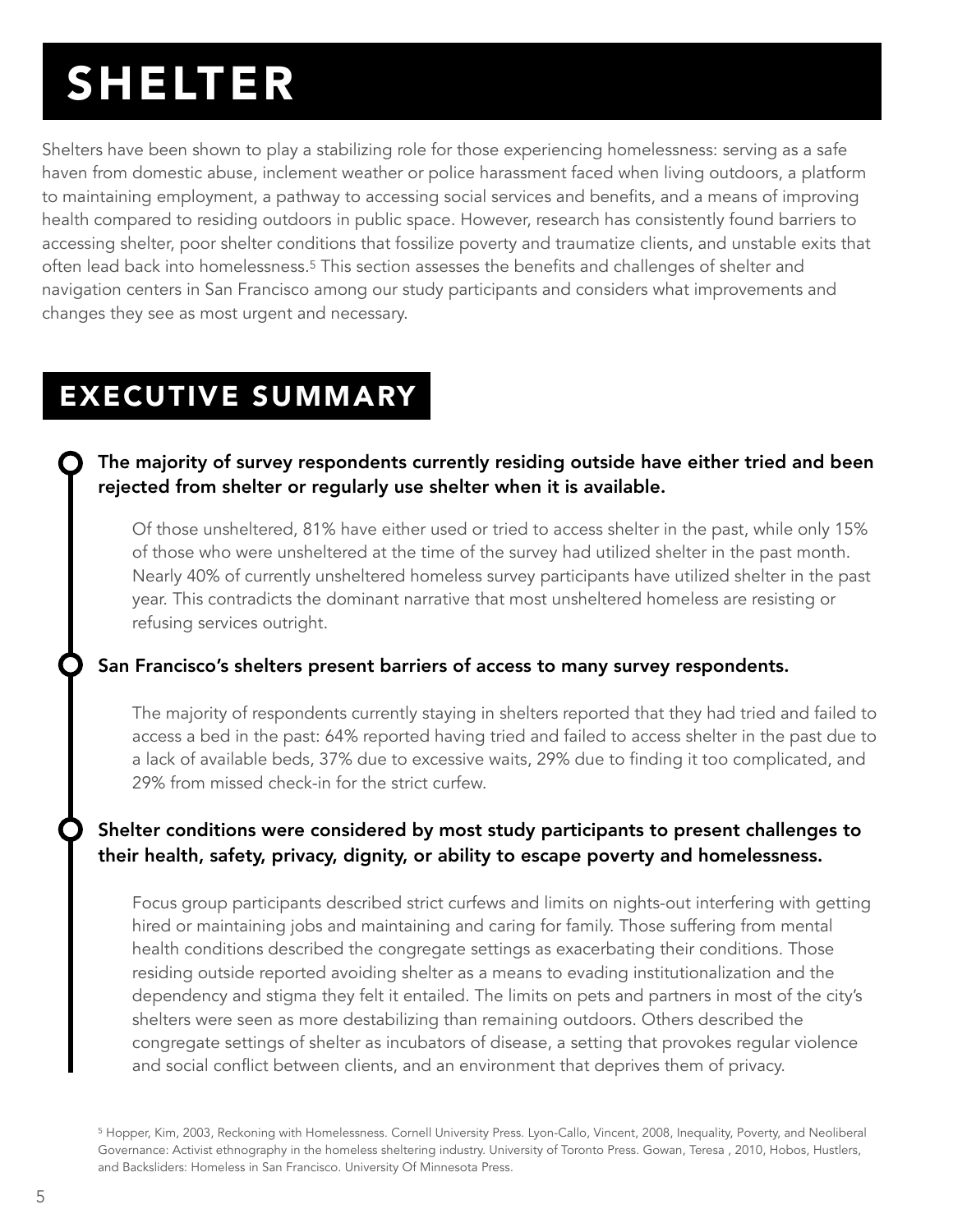#### A majority of survey participants would prefer a legal camp with amenities as opposed to existing shelters.

When study participants were asked "If the city had a legal free campsite, where you could camp outside in your private tent and have access to toilets, showers, and have some basic security would you prefer to stay there as opposed to the existing shelters?" 58% reported that they would, 10% maybe, and only 32% said they would not. Of those who endorsed a legal campsite, 44% were currently in shelter at the time of the survey.

#### Nearly one-third of study participants reported being forced to leave shelter against their will.

Thirty-two percent of survey participants who had stayed in shelter had been forced out due to time limits at some point in the past. Another 30% left due to mistreatment, 15% because the rules didn't accommodate them, and 14% were kicked out of shelter. Of study participants who had stayed in shelter, 31% had been asked to leave shelter by a staff member or were formally denied service before their time was up.

#### There is a demand for both a clean and sober shelter and a shelter that would allow those actively using drugs and alcohol to safely use on site.

Seventy-one percent of respondents said they would prefer to stay in a dedicated clean and sober shelter as opposed to existing shelters. Twenty-six percent of respondents reported that they would prefer to stay in a shelter to safely use drugs on site. When asked about a shelter with a safe injection site in a separate room with a trained nurse supervising, responses are split: 48% support this, 41% oppose, 8% are unsure, and 3% didn't care.

#### Participants ranked housing case management and case management as the services that would most improve their shelter experience or make a difference in them accessing a shelter.

A high proportion of participants reported they would use housing case management (76%) or case management (74%) if these services were made available. The need for case management was also a significant theme in the focus groups. Participants reported lack of access to case management staff and to information on appropriate services as significant barriers. Many participants complained of low-quality case management.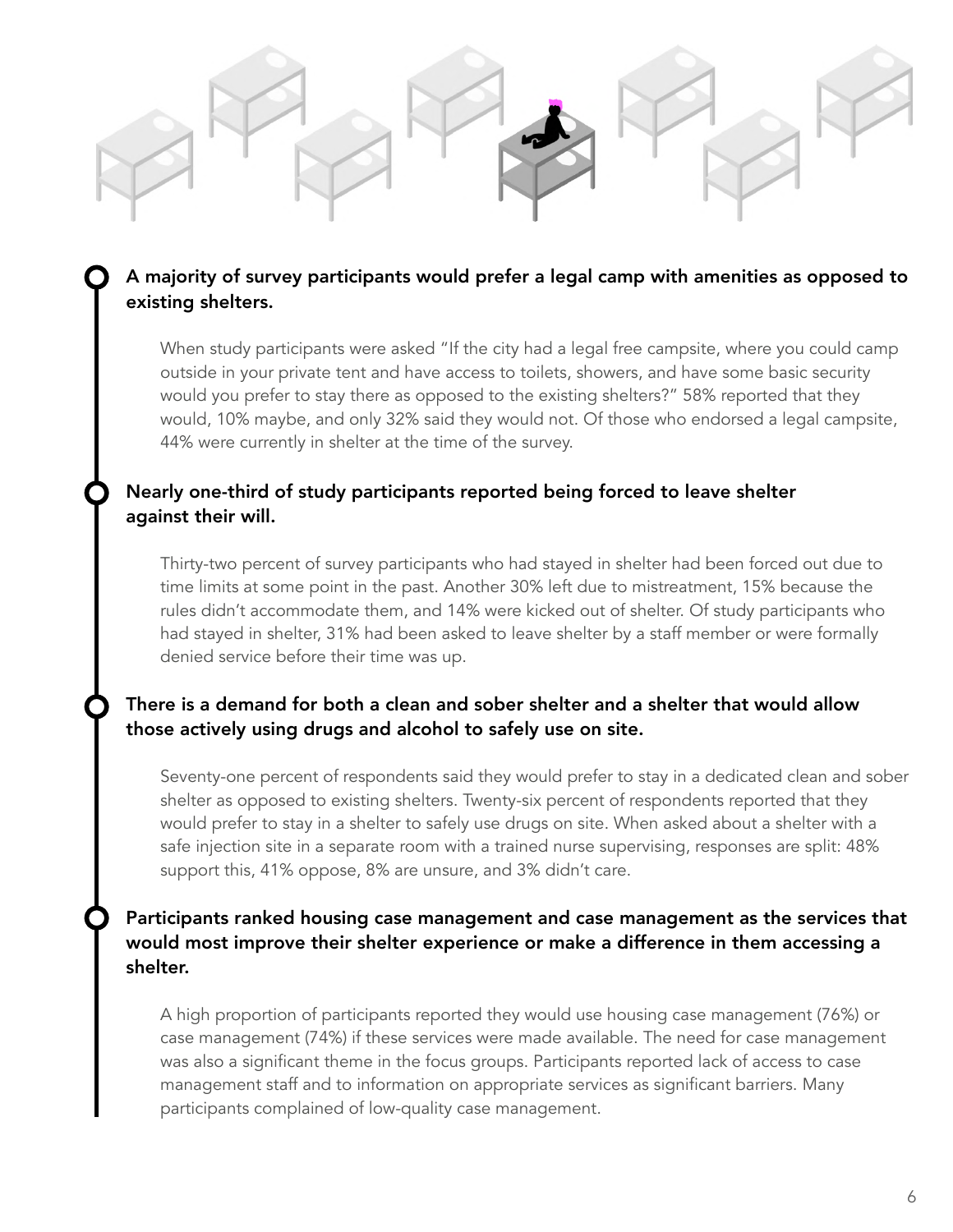# SUBSTANCE USE

Substance use can be a coping mechanism for homeless people on the streets, a way to "self-medicate" mental health challenges, a means to dull pain, or to drown out recurring traumatic events. For about a third of unhoused San Franciscans, substance use has become an issue that can have health and socio-economic

consequences. Participants' experiences with substance use treatment in SF is a focus of this report. When participants are able to access and stay in treatment, most participants report that treatment is effective at helping them manage, reduce, or abstain from substance use. Longterm success is often contingent on participants' ability to access stable, affordable housing upon exit from treatment, which is relatively rare. Some people are able to address their substance use issues while homeless, but for most homeless people, their housing status acts as a barrier to addressing substance use issues. There are mixed reports with regard to the effectiveness or preferability of harm reduction versus abstinence-only treatment programs.

*For most homeless people, their housing status acts as a barrier to addressing substance use issues.*

### EXECUTIVE SUMMARY

#### One-third of homeless people in San Francisco report substance use issues, and polysubstance use is common.

Thirty-four percent (34%) of survey participants reported current challenges with substance use. The most common substances that participants received treatment for were methamphetamines, heroin, alcohol, and cocaine. Polysubstance use was common - almost half (49%) of participants who reported using substances experienced challenges with more than one substance at a time.

#### Half of people who report substance use challenges remain untreated.

One in five (20%) participants who reported challenges with substance use were receiving substance use treatment at the time of the survey\*. A little more than half (51%) of the same respondents reported receiving substance use treatment services in the past five years, and about half were not receiving treatment.

#### There are significant barriers to accessing substance use treatment.

For those who had issues accessing treatment, the specific barriers were lack of availability of beds, long waitlists, confusing systems to navigate, cost, and treatment program rules.

<sup>\*</sup> It must be noted that the question "have you received any services for your

substance of alcohol use in the last 5 years" had a response rate of 85%.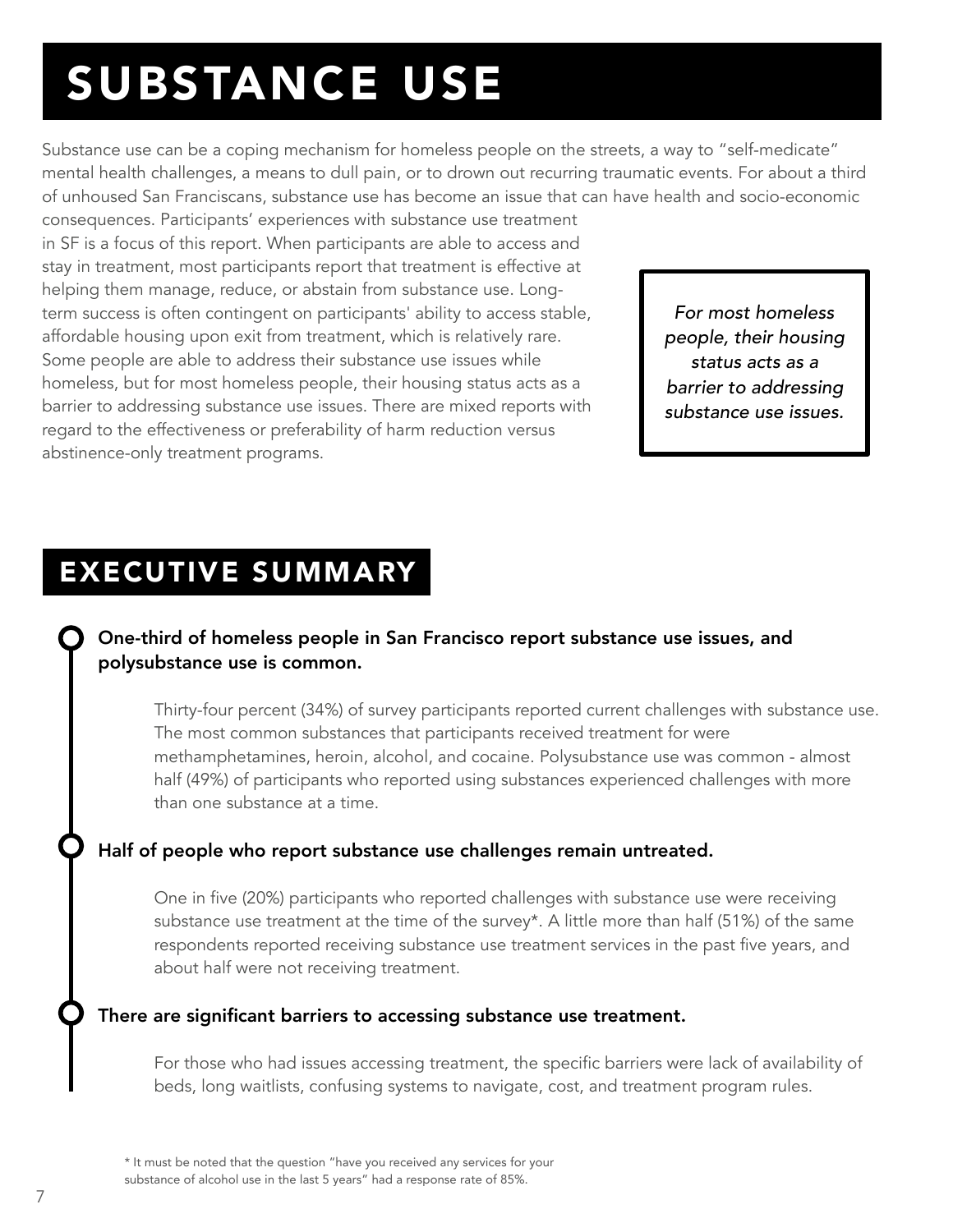#### Treatment works for most to some degree, at least in the short term.

By and large, treatment was effective to some degree for many who were able to access it. Among participants who were able to receive substance use treatment, 80% reported they were totally or partially successful at meeting their goals. However, almost a quarter (25%) of respondents indicated that the substance use treatment program they attended was too short, which suggests that the duration of the program may be a factor that affects outcomes.

#### A diverse system that includes methods of harm reduction and abstinence is needed.

Participants reported a range of perspectives with regard to treatment philosophies on abstinence. A little over one-third (34%) said abstaining from drug use completely is the best approach. When asked what approach helps people stay in treatment, 53% of participants found harm reduction programs that support progress toward recovery goals while not requiring abstinence helpful, while 47% said that abstinence-only programs work best for them.

#### Housing is essential for successful outcomes.

Following treatment, more than two-thirds (67%) of participants exited back onto the streets or to a shelter (it must be noted that the response rate for this question is 89%). The vast majority (88%) said that stable housing is crucial in maintaining treatment goals and treatment would "prove pointless" if they didn't have stable housing. That is, many unhoused people have nowhere to go during and after treatment, limiting the success of treatment and leaving people vulnerable to relapse or other dangerous outcomes.



*"One big impact of Prop C would be lowering the use of substances because TransLatina women would have opportunities to be in things that actually benefit us. How are you supposed to be OK if the night before you needed to exchange sex for a place to live or being up all night waiting for a client to pay for a motel so you can rest? What we need is opportunity."*

—LISSETH SANCHEZ, Spanish-language Peer Researcher & facilitator of Mujeres Latinas en Acción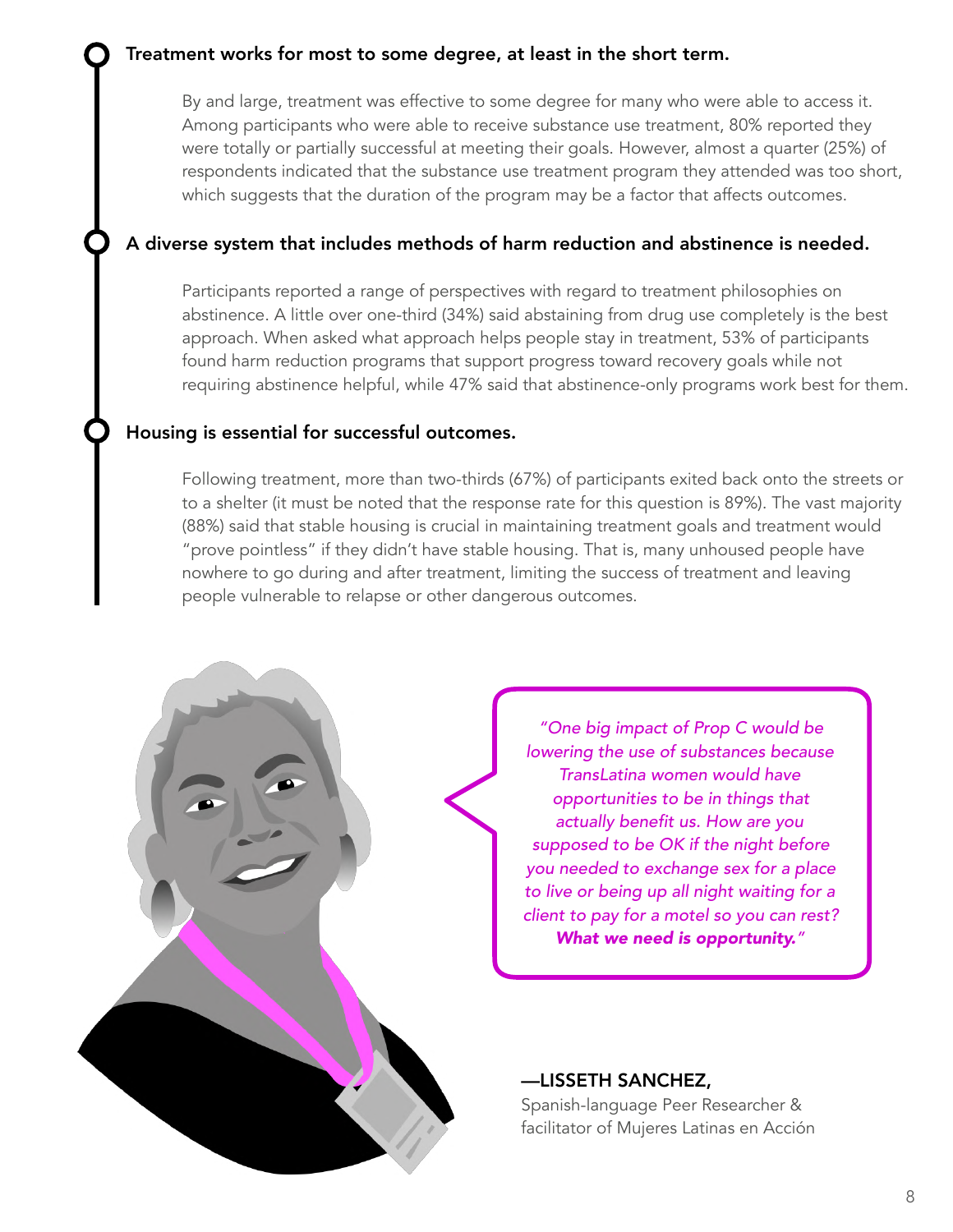# MENTAL HEALTH

Mental health issues are forefront on the minds of many San Franciscans - whether it is through reading about the crisis in the media, witnessing the effects of untreated mental health issues on unhoused neighbors, or having experienced it yourself - no one can deny the existence of the problem. Study participants' experience with the mental health system is a focus of this report. We found that few who need services are getting the care they deserve, facing capacity, bureaucratic or cultural barriers. We also found that the lack of dual diagnosis care, alongside lack of placement in stable housing post treatment presented barriers to individuals ability to successfully care for their mental health. Too often, individuals first experience with care is through emergency care, such as Psychiatric Emergency Services, rather than in a community setting.

### EXECUTIVE SUMMARY

#### Few homeless San Franciscans receive care, despite demand.

Of the participants who responded to the mental health section, 40% have not received treatment in the last five years. While this means a majority of respondents in this section have received treatment, there are still gaps in effective management of mental illness. Notably, of those who have received treatment, 60% reported experiencing a mental health crisis in the past five years in San Francisco. When asked how frequently they were linked to care following crisis, 21% were only sometimes able to get the care they needed, while 14% rarely got care, and 10% never got the care they needed. When respondents did report engaging in care- be that outpatient, peer support or residential- they noted that they significantly benefited from treatment and were generally satisfied with the services they received.

#### There are significant barriers to accessing mental health services.

Overwhelmingly, participants described finding the process for learning about and accessing services to be confusing and difficult. Barriers related to access include lack of or problems with transportation, not knowing where to go, issues with insurance, and cost of treatment. More than half (52%) of all respondents when asked why they haven't had mental health treatment yet reported issues with access.

#### Substance use treatment is necessary for effective mental health care.

Sixty percent of participants who reported having mental health challenges asserted that substance use treatment would be necessary for mental health care to be effective for them while an additional 11% were unsure. Despite the need for and potential utility of incorporating substance use treatment into mental health services, participants who reported actively using drugs described feeling unwelcome when attempting to obtain mental health services. One frequently cited example, of being searched and threatened with expulsion from residential treatment if caught using substances, were commonly mentioned barriers to accessing mental health and other services for people who were actively using substances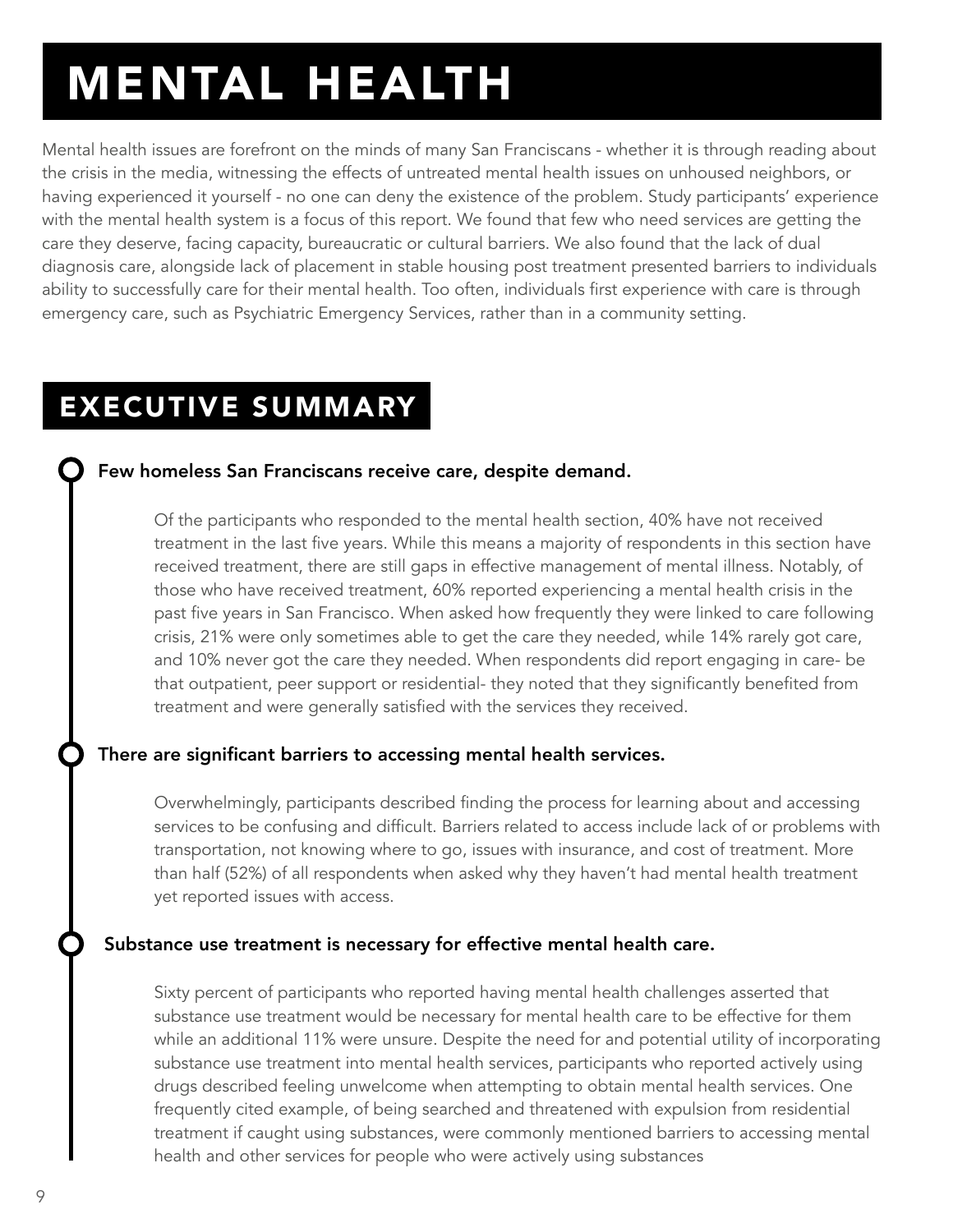

1 / 3 of those who reported having a physical disability thought the program was not accommodating. This is a real challenge here in SF as many residential treatment sites are in older Victorian buildings that are not accessible for people with ambulatory challenges. Modification to include elevators is expensive and unfunded.

#### Culturally inappropriate or insensitive care proves a barrier to treatment.

Another barrier identified during the focus groups was receiving culturally insensitive or inappropriate care. It is critical for all staff to be trained and become competent in matters relating to class differences as a part of ongoing diversity training to ensure sensitive care. This issue was particularly salient for non-English speakers and individuals who identified as LGBTQ. Additionally, those who were older than 40 years of age were less likely to view their mental health program as age appropriate, suggesting necessary reform in programming for older adults.

#### Stable housing after treatment is critical to stabilizing mental health.

Our findings indicate the effectiveness of mental health care treatment depends on reducing the significant distress related to housing instability. Respondents who either received mental health services in the past five years or who were in need of them were asked about the relative importance of stable housing after treatment. Of the 284 respondents, the vast majority (92%) indicated stable housing after treatment would be "very important" for treatment to be successful, and without housing, treatment would be rendered pointless. Unfortunately, over half (63%) of these same respondents reported that they were homeless outside or in a shelter the last time they left a treatment program and only 9% were in some kind of stable housing (transitional, permanent supportive, or private housing). A lack of stable housing also meant that many respondents had to continuously prioritize finding safe places to sleep, eat and care for themselves, thus impeding their ability to seek out and engage in treatment.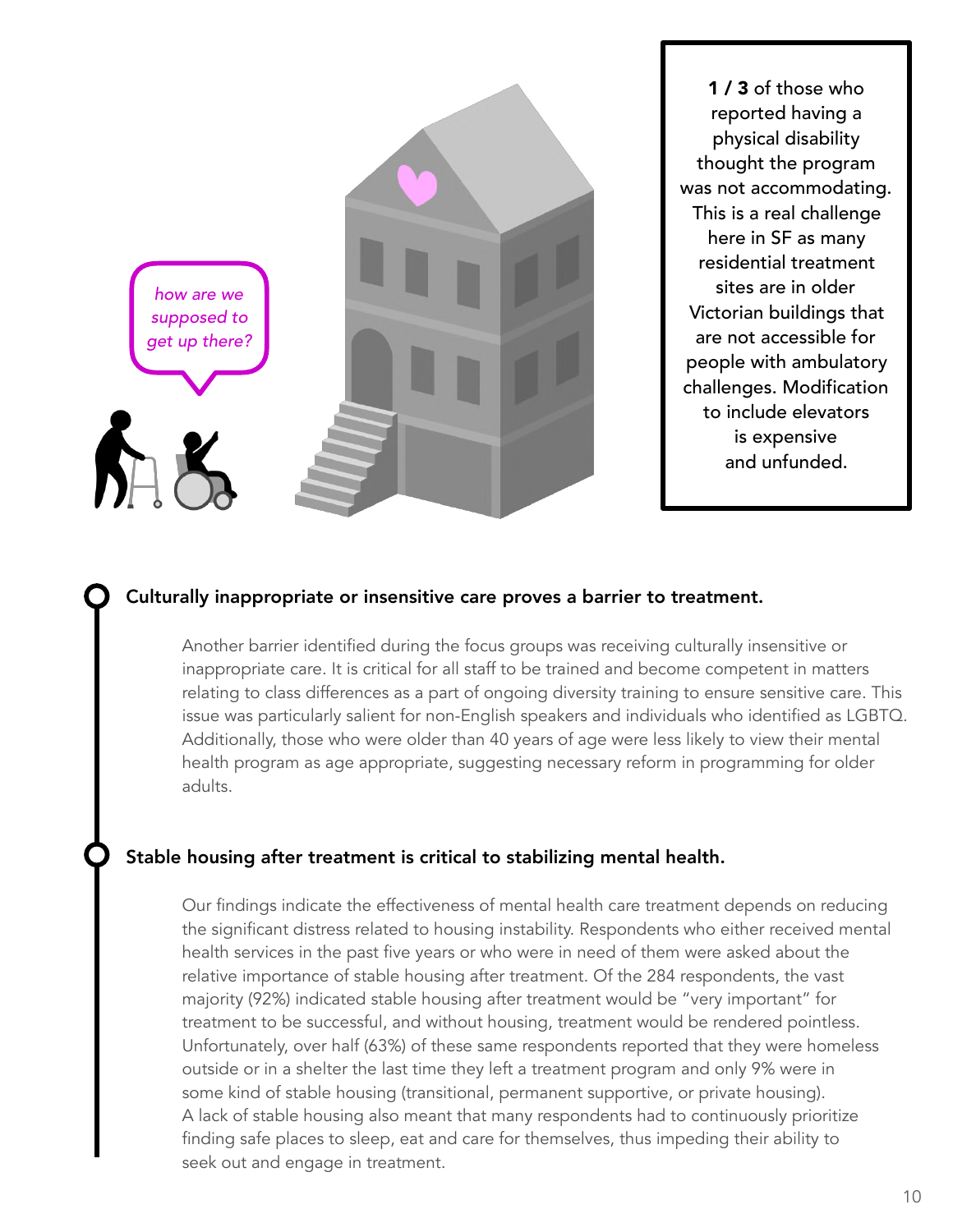# TRANS HOMELESSNESS

Trans people experience rates of unemployment and homelessness that are disproportionately high compared with those of cisgender people. Yet when trans people seek support services, they often encounter the same dynamics of exclusion that contributed to job loss or housing deprivation in the first place. In San Francisco and nationwide, trans people need comprehensive support and safe housing. In response to years of advocacy by transgender communities, San Francisco has taken promising first steps toward ending the crisis of transgender homelessness. Our Trans Home SF has successfully advocated for rental subsidies, housing navigators, and other crucial changes, but gaps in the city's homeless service system still disproportionately harm trans people, and dire unmet need remains.<sup>[6](#page-13-0)</sup>

This chapter of the report centers the voices of transgender women of color and immigrants. Trans women of color are deprived of housing at higher rates than cisgender people—one in every two trans people has been homeless—yet trans experiences and needs are routinely marginalized or excluded from discussions of homelessness policy, and trans-led organizations are rarely consulted about issues related to housing. Too often, transgender experiences are subsumed into the category "LGBTQ" without meaningful representation. Many homeless service and advocacy organizations have no trans women of color in leadership positions or even as staff. In response to this shortcoming in homelessness research and policy, the Coalition on Homelessness partnered with organizations led by transgender women of color to help design and implement a Needs Assessment that centers trans people's experiences and needs. Our decision to include this chapter is a timely one: As federal laws and policies of the Trump administration and Ben Carson's Department of Housing and Urban Development endanger trans and immigrant communities in particular, this report details evidence-based recommendations for local policy to ensure human rights for multiplymarginalized groups.

<span id="page-13-1"></span>*"Access and education are a big deal to my community. There are lots of people who just don't have access to services, housing, or jobs because of their skin color, gender identity, criminal history, or housing status. Prop C is a way to rectify the systematic exclusion of people who daily face these oppressions."*

<span id="page-13-0"></span>

—Ms EARL Peer Researcher & Focus Group Facilitator)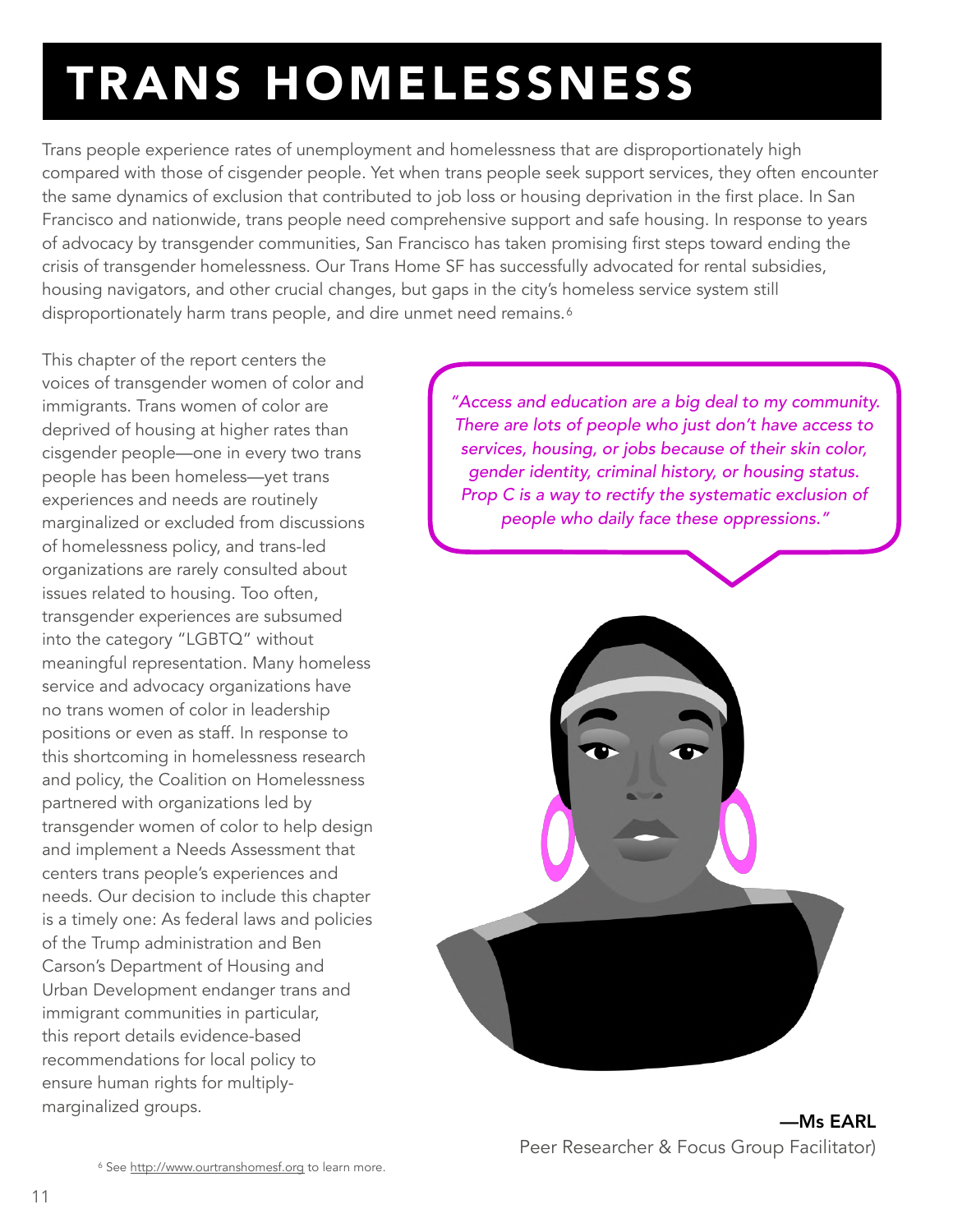### EXECUTIVE SUMMARY

Binary gender classification and anti-trans discrimination made many transgender people feel unwelcome and unsafe in the city's shelters.

#### Most transgender participants reported experiencing transphobic harassment in shelters.

The primary reason for transgender study participants' departure from shelters was to escape mistreatment (39%). In addition, 36% left because they timed out, and 16% were kicked out.

#### Transgender people stated a need for gender-affirming mental health and substance use care.

The criminalization of sex work along with "Quality of Life" law enforcement created unsafe working and living conditions for many transgender women, making them vulnerable to violence and trauma. As in shelters, binary gender classification and anti-trans discrimination made some study participants feel unsafe and unwelcome in treatment facilities or made access more challenging.

#### Criminalization threatened mental health and physical safety.

Due to racialized gender profiling and disproportionate criminalization of survival and earning strategies, transgender participants' daily lives were often shaped by law enforcement. Forty-five percent of respondents in the survey of currently homeless transgender participants reported having experienced violence perpetrated by police officers and 33% (13/40) of TransLatinx participants experienced police violence, including in their countries of origin. For many, mental health challenges stemmed from past and ongoing exposure to violence. Eighty-five percent of TransLatinx participants had applied for asylum in the U.S., and had overlapping and unmet legal and mental healthcare needs, including gender-affirming and linguistically competent therapists who could help with asylum cases.

#### Overlapping mental health and substance use care needs resulted from gender-specific trauma.

For transgender participants, mental health issues were often rooted in ongoing exposure to gendered and sexual violence resulting from housing deprivation and labor market exclusion.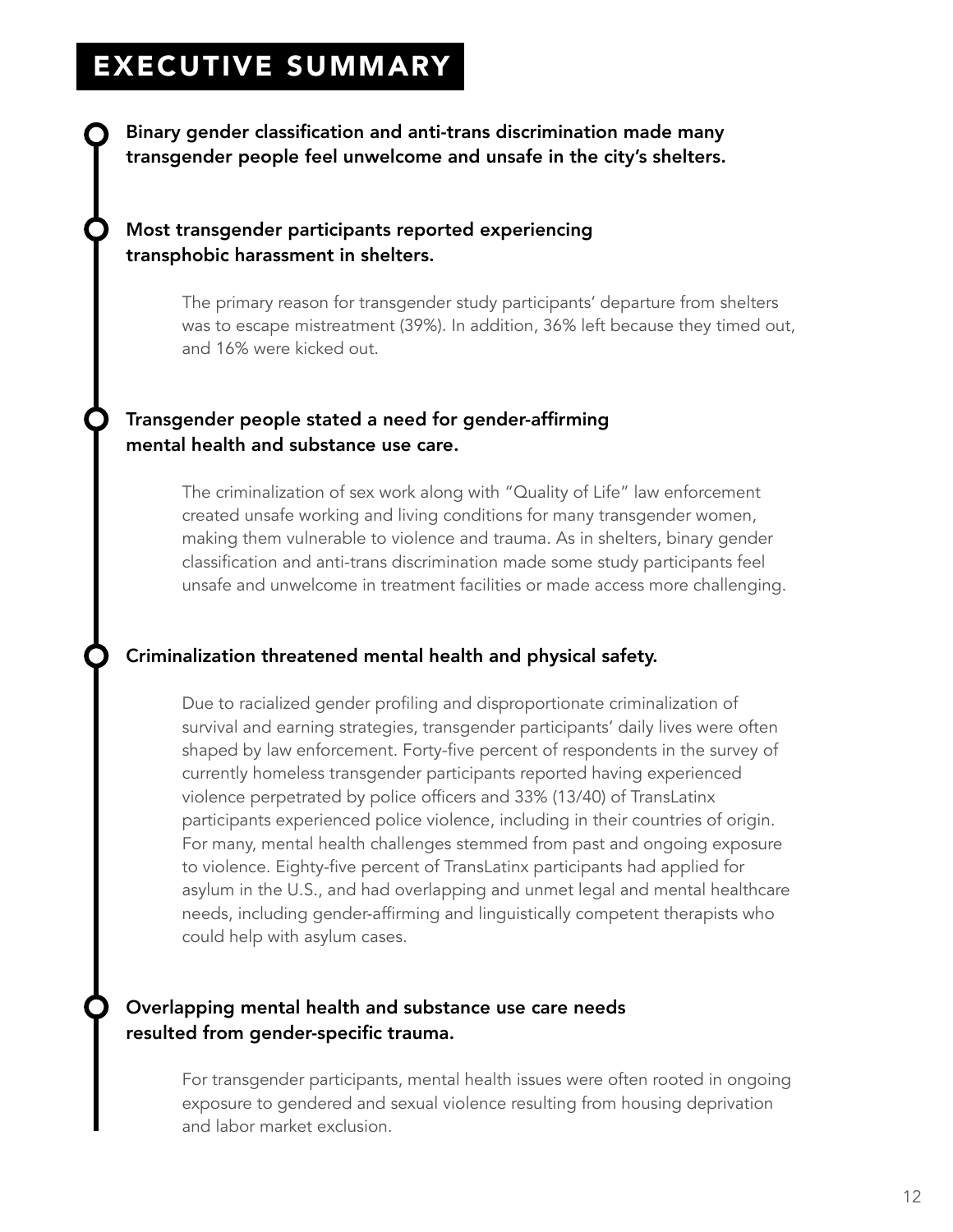### PREVENTION POLICY RECOMMENDATIONS

#### Pass Policies to Keep Housing Affordable

**O** Fully repeal the Costa Hawkins Rental Housing Act, a California measure that was passed in 1994 that limits municipalities' ability to implement vacancy control in rental units. This will reduce landlord incentives to displace existing tenants and prevent rents from spiking when a tenant moves or is forced out[.7](#page-15-0)

<span id="page-15-2"></span>Support local and statewide measures that expand tenant protections and expand rent control. Support a California constitutional amendment recognizing the Fundamental Human Right to Housing in California.

Fully repeal the Ellis Act, a statewide measure that allows landlords to evict entire buildings.

#### Reinvest in Public Housing

Direct city lobbyists to prioritize their time pushing for elimination of the Faircloth Amendment and restoration of public housing funding back to pre-1978 levels adjusted for inflation. Eliminate entry barriers to public housing including debt and past criminal records.

#### Expand Access to a Variety of Affordable Permanent Housing Options

Expand investments in permanent supportive housing, flexible housing subsidies, need based subsidies and other forms of permanent housing assistance through ensuring Our City Our Home fund is kept whole and released through defense of lawsuit or returning to ballot. In a recent study by Tipping Point community, 89% of homeless people agree that the best way to help someone experiencing homelessness is to support their efforts to find a long-term place to live. They also felt that autonomy matters. Respondents ranked basic essentials including access to one's own bathroom and kitchen above even their own safety when asked about important factors they were looking for in housing. Lastly, "family," "job," and "it's home" were among the top reasons why people felt it was important to stay in San Francisco. A variety of housing options that include an ability to stay in San Francisco, or live outside of impoverished areas, as well as ensuring units with basic amenities is key to success.<sup>8</sup>

#### Prevent Homelessness for Housed San Franciscans in the Private Market

<span id="page-15-3"></span>Expand rental assistance programs for those who are facing eviction for nonpayment of rent or habitual nonpayment of rent. These programs should be flexible on a case-by-case basis and allow for both shortand long-term rental assistance, and should be available as needed, as many times as needed.

Ensure right to counsel along with comprehensive legal assistance is available from early in the process, before unlawful detainers are issued all the way through the court hearings. Fully fund right to counsel.

Expand enforcement of anti-discrimination policies for families with Section 8 vouchers.

Create data inventory of housing stock with eviction frequencies and rent prices and record of vacancies. Increase mental health services for tenants who receive eviction notices.

<span id="page-15-1"></span>[8](#page-15-3) Tipping, "The View From the Outside" April 2, 2019

<span id="page-15-0"></span><sup>&</sup>lt;sup>7</sup>The Cost of Costa Hawkins, 2016, San Francisco Anti-Displacement Coalition <http://sfadc.org/wp-content/uploads/2018/07/The-Cost-of-Costa-Hawkins-On-Screen-Version.pdf>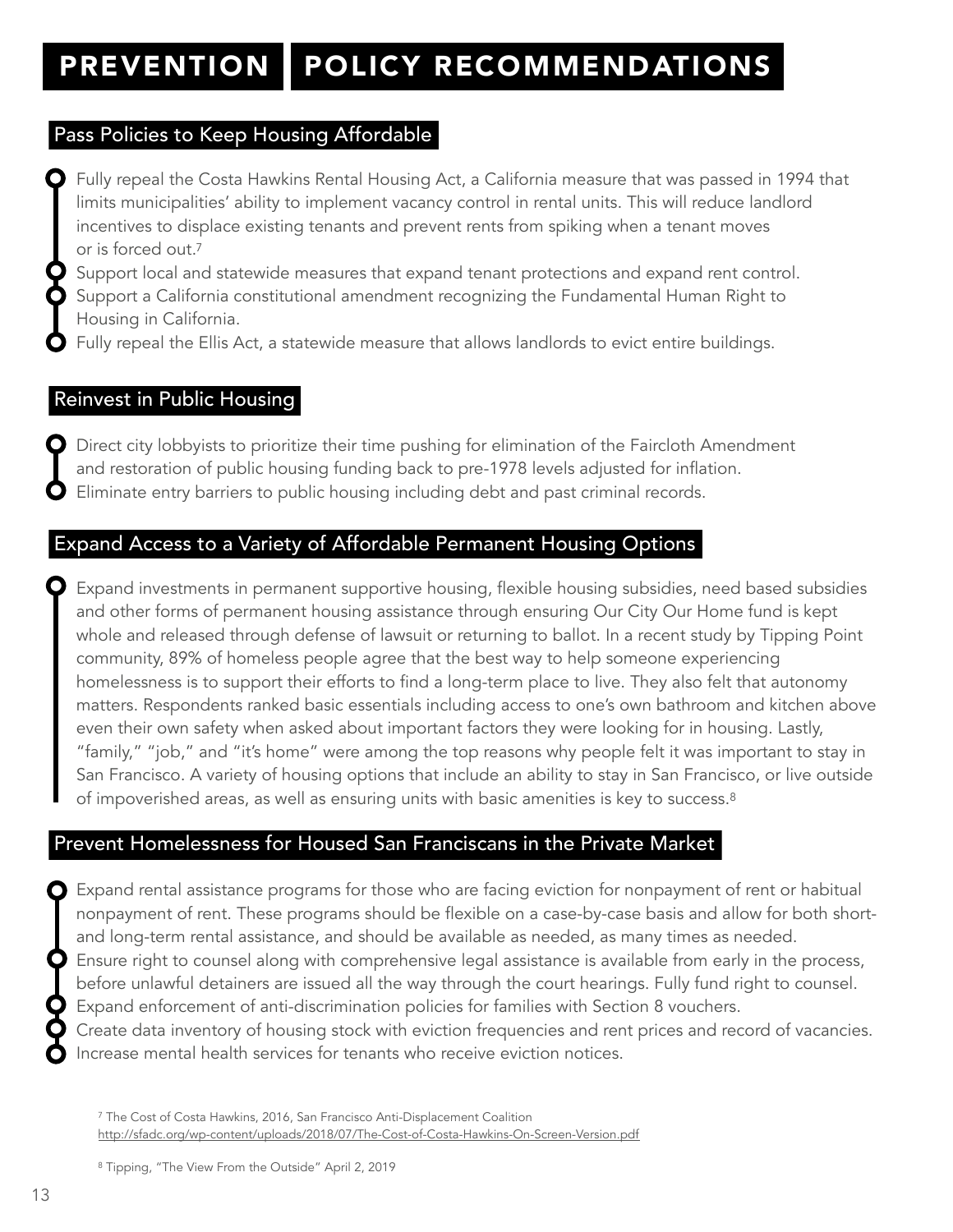- Amend California Code of Civil Procedure 1161(2) to allow payment up to the day of Unlawful Detainer trial.
	- Expand outreach to buildings at risk from speculators or possible evictions by tenant rights advocates.
- Require "just cause" to evict tenants statewide.

#### Prevent Homelessness for San Franciscans Housed in Government Subsidized Housing

- Ensure that permanent supportive housing is truly that: permanent and with the appropriate amount of support to ensure that individuals are able to maintain their housing.
- Remove nonpayment of rent as a reason to evict, by developing an early warning system to guarantee that nonpayment does not lead to an eviction. Reach out to tenants immediately when rent is late, create a mutually agreed upon plan for payment.
- Expand voluntary support services such as payee programs, direct rent payment, case management and policies that help at risk tenants stabilize their homes where they have the opportunity for long term tenancy.
- Insert standardized language in city subsidized housing contracts, including Rental Assistance Demonstration (RAD), HOPE SF, Permanent Supportive Housing, and Master Lease contracts that ensure eviction prevention steps are taken, including conflict resolution, payment plans, money management assistance, hoarding abatement, in home support services, as well as bans against harassment of tenants and unfair evictions.
- Halt the widespread use of unrealistic stipulated settlements (contracts that tenants sign that if they break them they are automatically evicted) that consistently lead to eviction, and ensure when stipulated agreements occur, providers never insert nuisance issues or other terms that could never support a lawful eviction into stipulated agreements or other items that were never an issue in the original eviction. Stipulated settlement agreements must also include the right to a hearing or trial and not lead to immediate eviction with no due process.
- Track data and outcomes to better serve current and future tenants in supportive housing. Currently, the Department of Homelessness and Supportive Housing does not track outcomes when homeless people exit supportive housing nor do they track outcomes past 12 months in supportive housing. This data must be regularly collected and analyzed to guarantee a housing system for homeless people that best serves them. This includes tracking reasons individuals left housing.
- Ensure housing system is fluid to allow for easy transferring between buildings when family size changes, when unresolvable conflict occurs, or when tenant's safety is threatened. The rules for emergency transfers would need to be more flexible to allow for more success.
- Expand Right to Counsel to HUD Hearings.
	- Establish uniform training for building/property managers contracted by CCSF including de-escalation and restorative justice practices with strict monetary fines for non-compliance.

#### Address the High Turnovers in Permanent Supportive Housing

- Assess reasons for individuals exiting permanent supportive housing.
- Change the current 30-day window for reinstating benefits to 90 days for County Adult Assistance Program beneficiaries in master lease housing, and actively give assistance to tenants to get reinstated including on-site enrollment.
- Establish a well-publicized hotline posted in every building for master lease residents to alert Department of Homelessness & Supportive Housing (DHSH) when they feel they are being harassed or bullied out of housing by property management, or when their safety is being compromised inside buildings.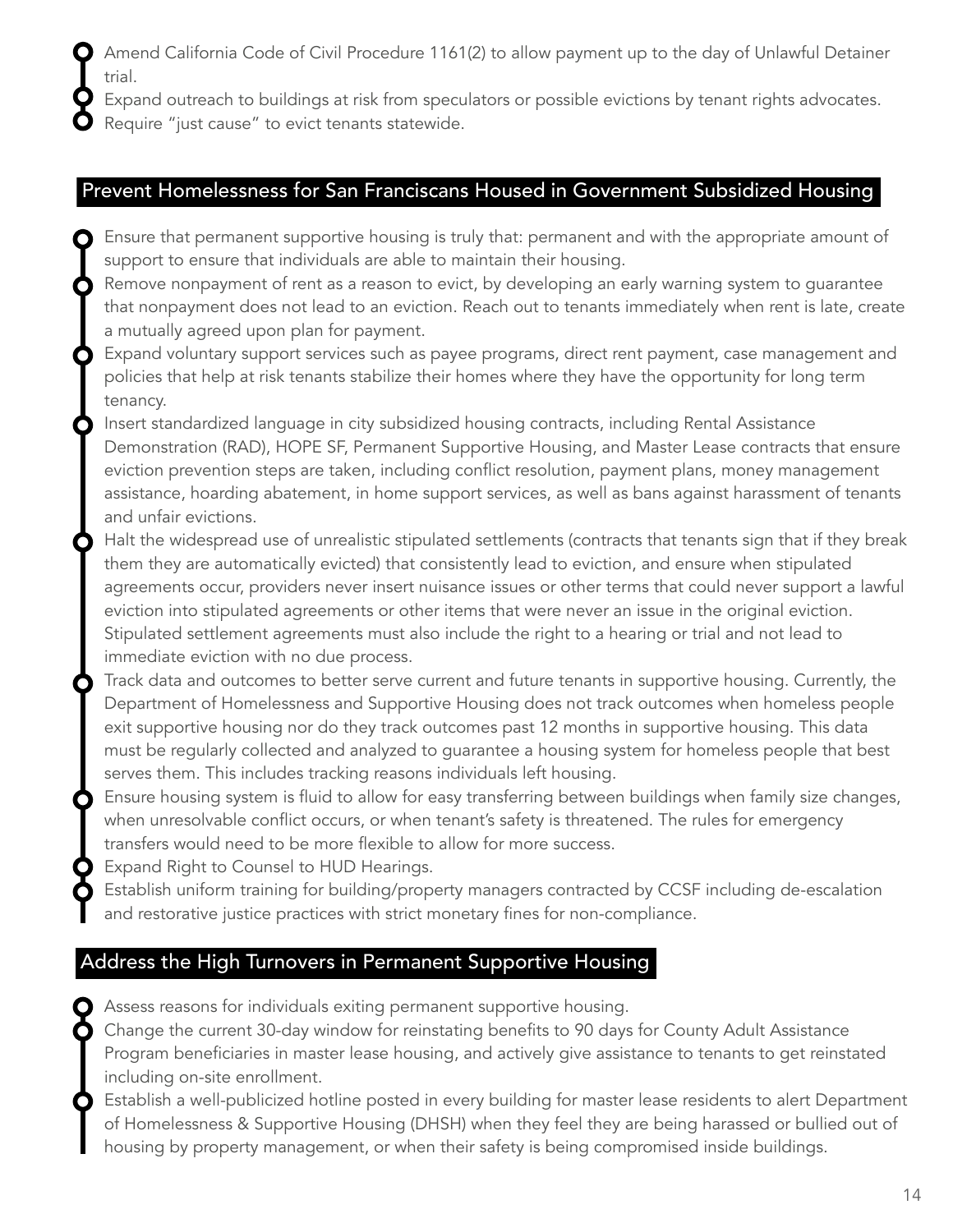#### Problem Solving for People Who Are Vehicularly Housed

Rather than criminalizing and taking curb space from people who live in their vehicles, ensure accessible problem solving funds through DHSH to assist with tows, parking tickets, repairs, smog tests, and other resources to aid those who live in their vehicles.

Halt the towing of vehicles that people live in unless a safety risk is present.

Ensure safe parking is available city wide.

#### Facilitate Work and Employment for the Currently or Recently Unhoused

Train and incentivize local employers to hire people actively experiencing homelessness and provide additional support services to those employees to help them stabilize in both a job and housing.

Create specific, medium- term housing for those enrolled in the program so they can't time out, become homeless, and have to leave their job.

Create policy that will allow vulnerable housed and unhoused people to work without risk of losing their government benefits until they are solidly, demonstrably no longer in need of them.

#### Municipal Practices to Increase Income in Order to Preserve Housing

- In programs where benefits are tied to housing such as Care not Cash, continue benefits for 3 months as a bridge to allow opportunities for benefits to be reinstated.
- Automatically enroll all eligible SSI consumers in CalFresh, increasing ability to pay rent.
- Cease the suspension of driver's licenses for failure to appear in traffic court and clear the backlog of related holds on licenses that have already been filed with the California Department of Motor Vehicles. Loss of Driver's License leads to loss of employment, and housing.
- Include specific *ongoing* funding to address homelessness among youth in future funding administered by the Homeless Coordinating and Financing Council.
- Make immigrant taxpayers, who file taxes each year using an Individual Taxpayer Identification Number, eligible for the California Earned Income Tax Credit, as well as those on work status
- through Deferred Action for Childhood Arrivals (DACA) or Temporary Protected Status (TPS).
- Prohibit criminal history inquiries during the housing application process—scale the Oakland measure, Fair Housing Ordinance, up to the state level.
- Push for federal HUD funding awarded to California to be proportionate to the actual state need/size of the homeless population.
- Revisit previous attempts to amend state laws that have granted Business Improvement Districts (BIDs) excessive authority to collect and spend property assessment revenue on private security, which further contributes to the criminalization of the homeless.
- Halt the practices of illegal property confiscation, sweeps, ticketing homeless people for housing status offenses, towing of vehicles individuals reside in, in order to halt the further perpetuation of homelessness and instability which leads to unduly extending periods of homelessness and suffering.

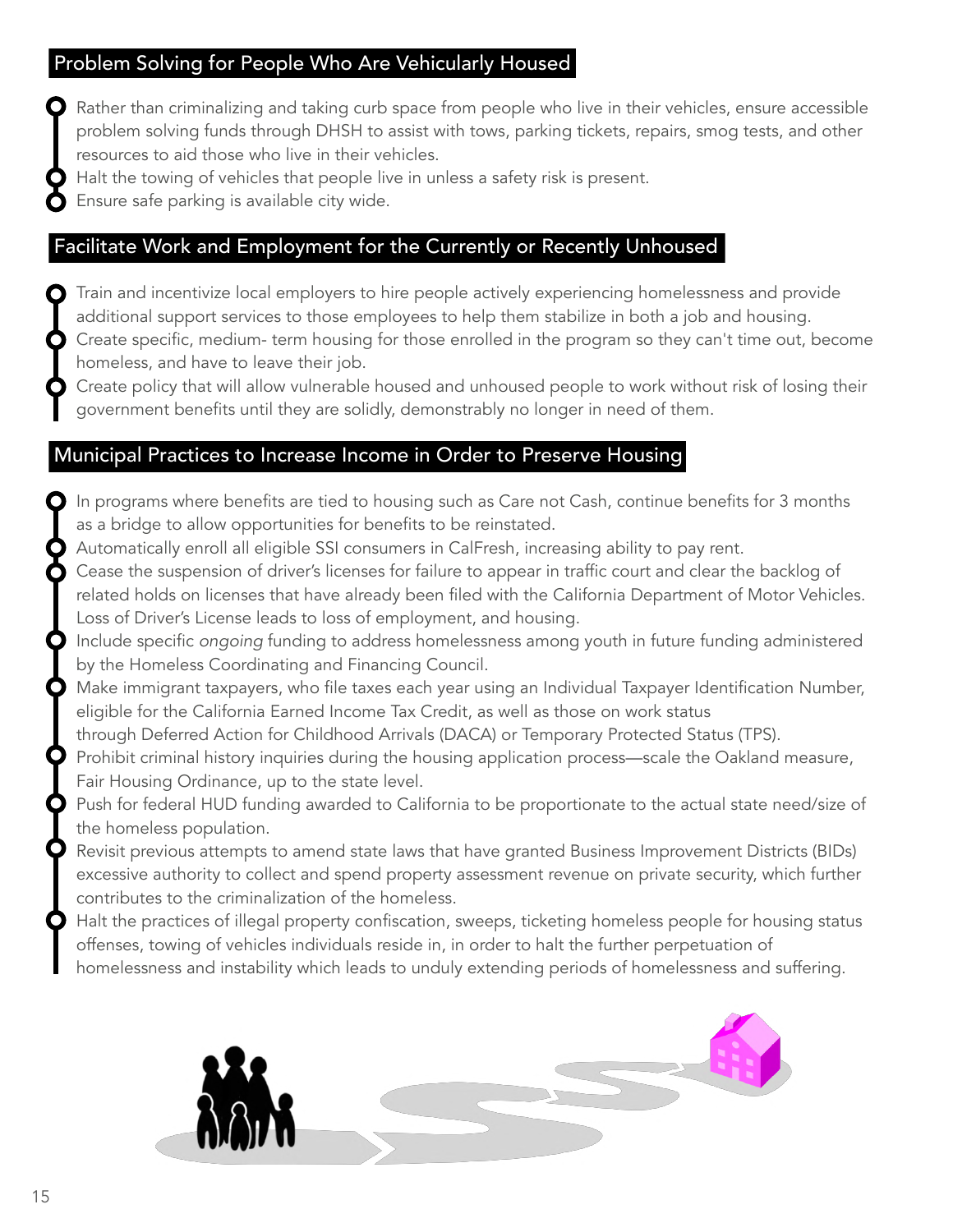## SHELTER | POLICY RECOMMENDATIONS

#### Varieties of Deeply Affordable Housing

Currently, only those who are rated Tier 1, or most acute, are offered any housing resources. What this means in practical terms is that homeless people must be severely acute before getting housing, typically after being homeless for long periods of time. For those who are not Tier 1, they are sent to problem solving that offers a variety of resources short of housing. Problem solving should include housing offers as well, such as private market subsidies, or assistance with other forms of housing applications.

#### Transparent Pathways to Housing

Most homeless housing is under Coordinated Entry in San Francisco, however there are other housing resources outside of it. The City should ensure updated housing access information sheets are distributed monthly, with instructions on how to apply, including below market rate units, private subsidies, opening of HCV lists in other Bay Area Counties, public housing application spots and so forth. Clear and transparent housing opportunities and the application process should be posted online.

#### Case Management Aimed at Housing Support

Most of the single adult system has centralized case management through START (Shelter Treatment and Access to Resources Team) but it is limited to a small portion of shelter clients. If there are transparent housing opportunities, there is not a need for comprehensive case management in the shelter system, however START should be expanded by 30% to serve all those in shelter who would need additional assistance navigating the system. With additional staff the START team could move from a passive to more active, yet still voluntarily, engagement with clients. For instance, currently people have to go to the team's office hours or make an appointment. They find out about the team through flyers. A more active model might include one where people are approached and told about options one-on-one during meals. For the family shelter system, case management already exists, however there continues to be challenges with quality. Additional regular training and supervision with formal reviews from clients would help address these issues.

#### Adopt Rules Matrix of Navigation to All Shelters Systemwide

The original Navigation Center proved to be a popular model that better met the needs of its clients than the traditional shelter system. All shelters should adopt its rules matrices that made the center so successful. Rules should be re-evaluated for necessity, and remove those that are overly petty, while using creative problem solving to address concerns. There should be very simple rules and they should be easy to understand and remember. Beyond necessary rules such as banning violence, these include:

- 24-hour access with no curfews or forced morning leave times.
- Ability for clients to store property on or off site.
- Ability to access healthy food throughout the day rather than limited times.

#### More Shelter with Low Threshold Drop-In Access

San Francisco has eliminated most of this form of shelter access, preferring instead either referral based or wait list. These work for different types of homeless people – those who are able to navigate the wait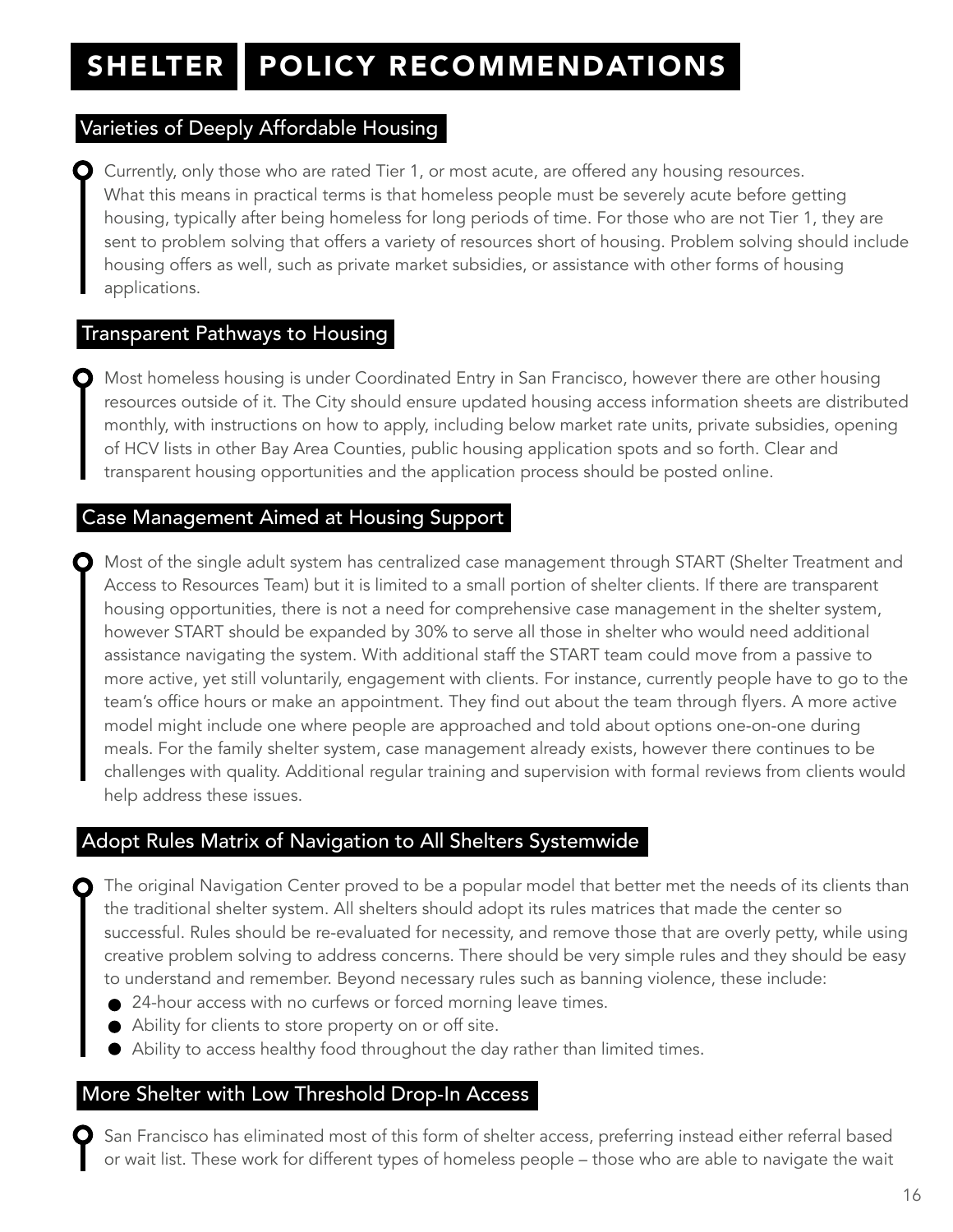list, or those lucky enough to be offered a navigation bed. Currently, only winter shelters have drop-in access, and they tend to serve many individuals who are elderly or have other barriers to services. It is important to have all three forms of shelter beds all year round. We recommend that at least 20% of the beds be drop-in based, including navigation center beds into the total.

#### Varieties of Shelter

- New shelters might consider focusing on specific needs and preferences as described by many in the focus groups. Some of these ideas included:
	- A wet shelter where alcohol was permitted.
	- A shelter that included safe consumption spaces.
	- A shelter or spaces in shelter for those in recovery who prefer to reside with others who also want to live in "clean and sober" environments.
	- A shelter that focused on employment training, opportunities, and those working.
	- A shelter that included private or semi-private sleeping quarters, such as in the family shelter system.

#### Improved Conditions to Support Healthy Living

Ensure shelters have adequate maintenance budgets to guarantee clean bathrooms, floor and other components of the facility.

#### Improved Staffing

With low unemployment rates and low salaries of frontline shelter workers, it is difficult to attract and maintain quality staff. There needs to be concerted efforts to increase staff wages above the 2% cost of doing business nonprofits receive. At the same time, there is a strong source of potential staff among the homeless population. Well defined job training programs, with structured work practice and formal training combined with trauma centered supervision should be implemented.

#### Daytime Drop-In Centers

For a variety of reasons, San Francisco lost about 50% of its drop-in capacity as compared to 15 years ago. At the same time many of the shelters are unable to open during the day, because of mixed use of the space. For those shelters which can open during the day, the city should allow for proper funding to do so, as well as expand drop-in capacity to serve a currently underserved area. This resource should include assistance with a variety of needs from securing identification, to holding support groups as well as access to showers, bathrooms and storage.

#### **Storage Facilities**

A major barrier for those entering shelter is the requirement to abandon much of their property including survival gear for when they have to reside outside when they can't access shelter as well as basic personal belongings and valuables needed for day to day existence. While the new navigation centers have recognized and met this need, other shelters remain without storage for anything beyond one backpack and one piece of luggage. Secure storage areas within shelters, and/or convenient storage areas off site or in drop-in centers would aid both those who find property as a barrier to shelter and those having to reside in public space who do not have a safe place for their valuables.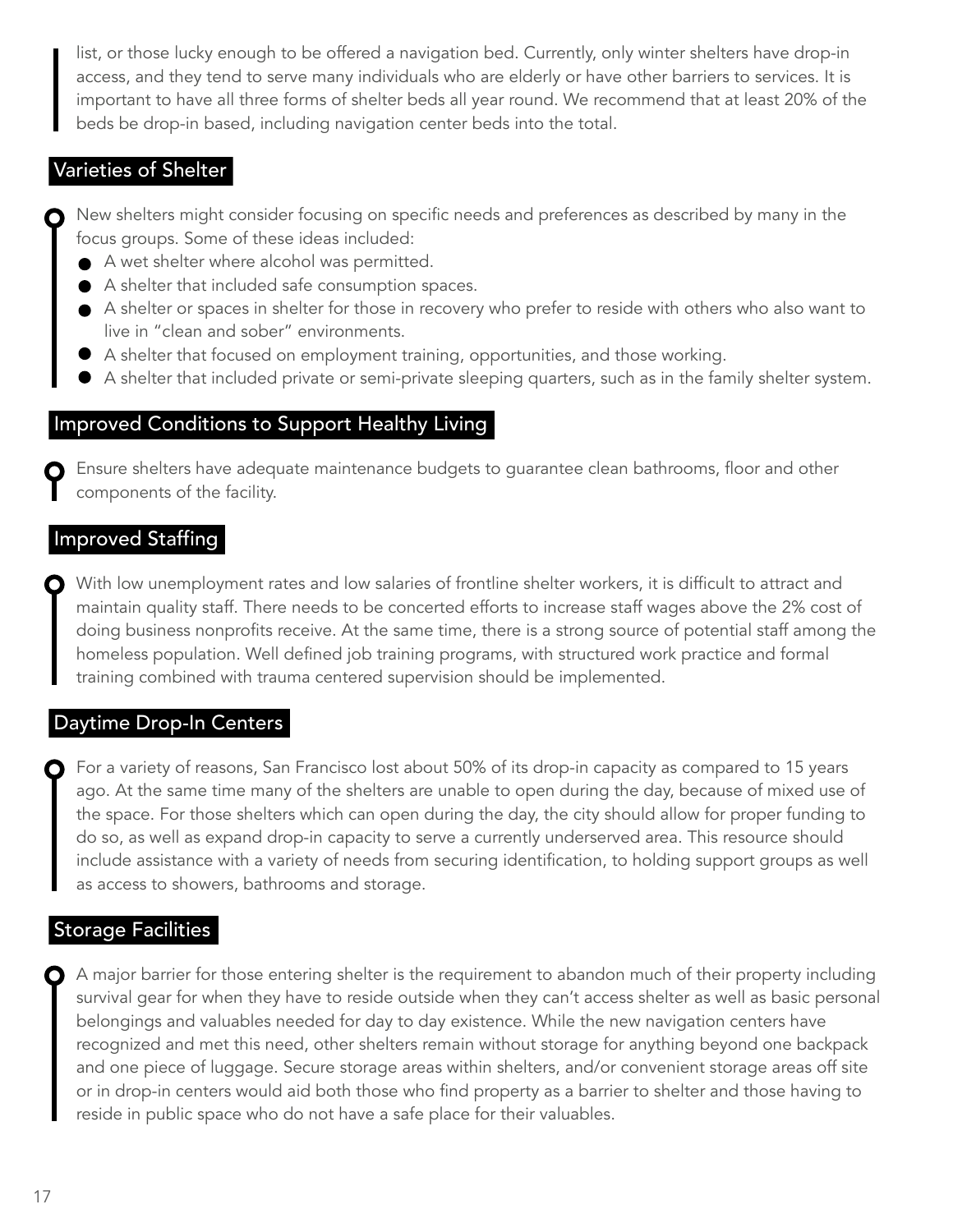#### Permanent Supportive Housing, Rental Subsidies, Step Down Housing after Treatment

Respondents reported how important stability in housing post treatment was to their recovery. The city has recently invested in step down housing, which has been successful in improving outcomes. There should be fluid access to housing directly from treatment programs (i.e. the treatment coordinates transition into housing) to promote long term success. Housing should be offered at a range of levels of care, as the needs of homeless people with substance use issues can vary from needing more intensive support in housing for more acute participants, to independent living that only requires economic assistance to afford rent.

#### Individualized Support Through Intensive Case Management

People who are homeless have expressed demand for individualized support to meet recovery goals. Due to the complex nature of substance use disorders and its links to trauma, mental health, racism, homophobia, lack of housing, and isolation, one-on-one support through models like Intensive Case Management is needed. As part of the ICM expansion recommended in the mental health section, this expansion should include competitive wages for case managers and meeting national caseload standards, which is a client load of no more than 15 cases.

#### System That Accommodates Across Client Range of Readiness

People who are homeless represent a wide range of variability in intervention needs. Many people who are homeless indicate they are not ready for substance use treatment, but these individuals may still benefit from increased stability, outreach and resources. Expanding and intensifying street-based outreach utilizing harm reduction strategies may be a way to promote safety while people are actively using. Providing clean syringes, naloxone, safety/hygiene kits, street-based counseling, and disseminating safer use education can equip people who are not ready for treatment with the tools and knowledge to use more safely. These efforts should be carried out in tandem with offers of shelter, residential treatment, and housing options and other means to stabilize an unhoused person.

In a treatment setting, substance use programs need to accommodate across the range of readiness among clients. Rather than a dyad of abstinence-only or harm reduction, therapeutic group settings can investigate how to integrate aspects of both models into treatment, targeting the specific goals and needs of individual clients. Treatment programs also need additional support from the city to address licensing and MediCal regulations that currently require abstinence.

#### Evidence-Based Treatment Protocols Related to Cannabis

Cannabis use is legal in California and the therapeutic uses of cannabis for a wide range of health issues is well documented. However most treatment programs, especially abstinence-based programs, do not permit the use of cannabis (while nicotine use is typically permitted). This is a deterrent for people accessing and remaining in treatment, particularly if clients are using cannabis medically to manage health issues. Evidence-based protocols for the use of cannabis in different types of treatment settings is needed.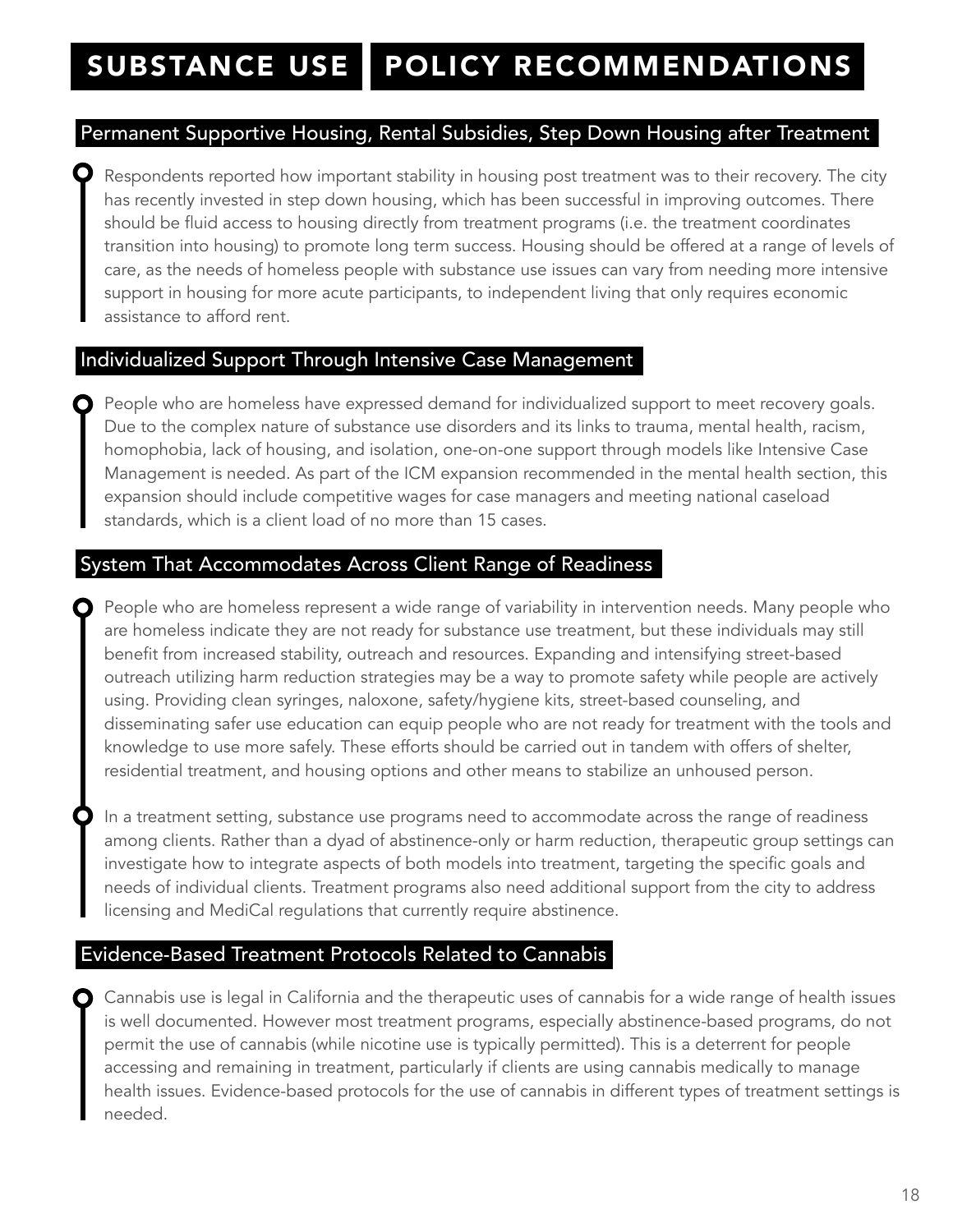#### Expand Naloxone Kits and Refills

**O** Homelessness is a major risk factor for opioid overdose. Yet, most homeless people do not carry naloxone. The number is low even among people who report having issues with opioids. Expanded naloxone training and distribution, along with a simple process for obtaining refills, is needed for people who are homeless.

Moreover, naloxone training and availability needs to be expanded among staff at specific sites and organizations that serve homeless people. This is important because naloxone cannot be administered to oneself - naloxone must be available to a person witnessing an overdose to administer it. Homeless encampments, navigation centers, shelters, permanent supportive housing, homeless service organizations, and jail (inside and at discharge) systems are potential sites where naloxone can be made available to homeless people and staff. For sites where homeless people have privacy, such as in supportive housing, additional efforts must be taken to avoid fatal overdoses of those alone in their rooms. This can be developing a buddy system, a request for call back from the front desk within a short period of time, and ability to request safety checks.

#### Comprehensive and Accessible Real Time Inventory Database

Many homeless people are unable to know what treatments are available, and how a particular treatment program might fit into their individual recovery needs. In fact, no one knows — the city does not have a single source for information on available beds. The City needs to develop a comprehensive and accessible real time inventory database of existing substance use treatment program slots, eligibility criteria, and availability, in order to reduce the confusion and frustration of navigating a complex treatment system. This database should be available online, accessible to service providers, and the general population.

#### Flexible Duration of Treatment

Many substance use treatment programs operate on a set timeframes (e.g. four weeks, 12 weeks) based on a variety of factors such as capacity, insurance reimbursements, and the needs of the client. However, substance use issues are often chronic and ongoing. There is a need for treatment options that are flexible in duration to meet the ongoing needs of homeless people who use substances — for many programs that means offering longer stays. Longer stays are often not reimbursable by MediCal, so there needs to be general funds available for this, as well as changes in MediCal regulations.

#### Expand Dual-diagnosis Services

O Of those who currently have or have had a substance use challenge in the last five years, one-quarter (25.7%) report mental health issues as well. It is widely recognized that for many, substance use is a condition of mental health issues. People suffering from a mental health issue (e.g. bipolar disorder) may self-medicate with stimulants or tranquilizers, and thus develop a substance use disorder. This can be particularly problematic for people who are homeless, who may not have access to medical care to manage their mental health issues. However, despite many efforts, few programs are truly dual diagnosis — leaning instead in one direction or the other. Our recommendation is for treatment programs to investigate and apply best practices for addressing mental health, along with substance use, for people undergoing treatment in residential and community settings.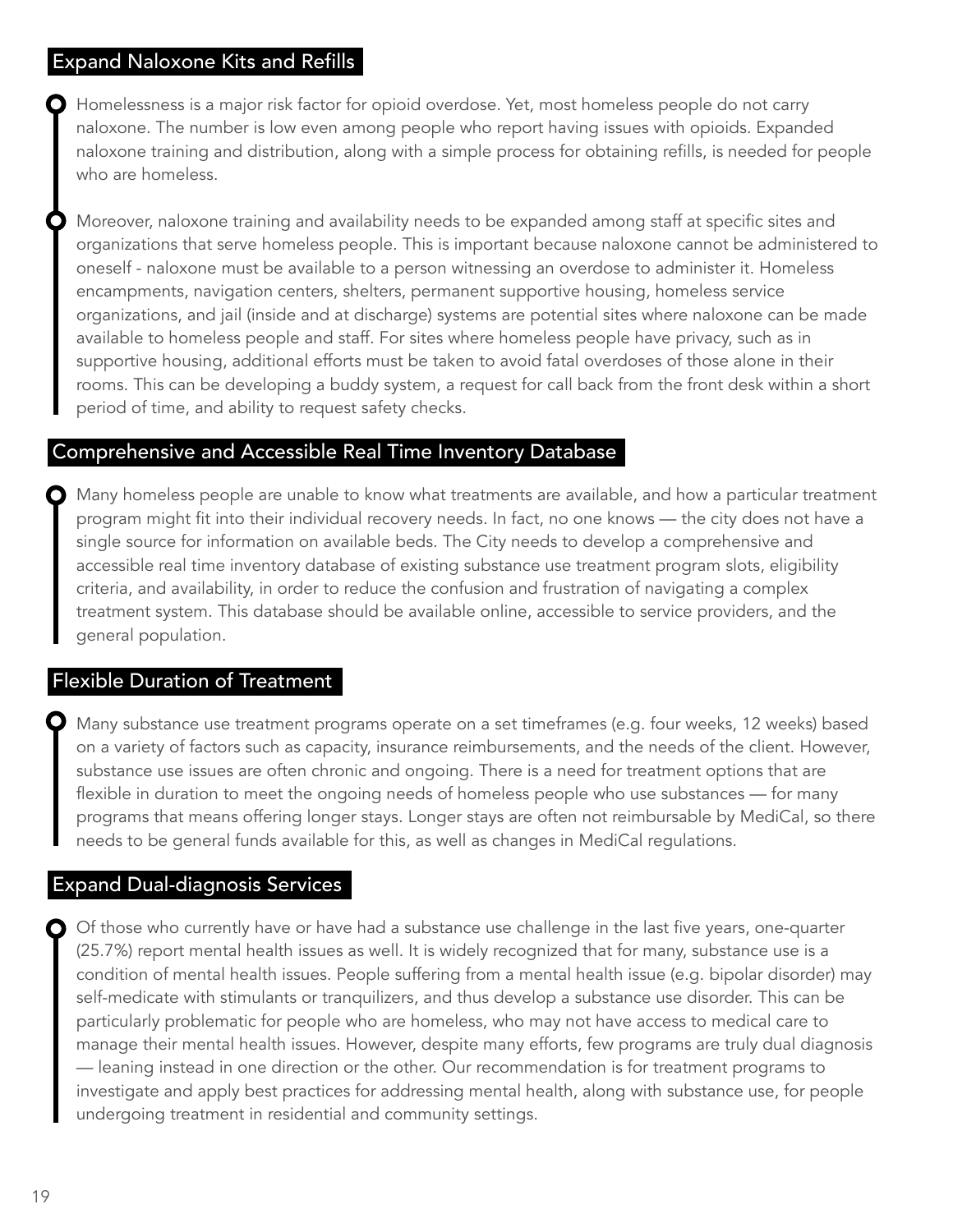#### Expanded, Improved Approaches Targeting Stimulant Issues are Needed

Methamphetamine can be a problematic substance for homeless people in San Francisco and is often used as a survival strategy. However, many treatment programs do not offer specific programming for stimulant use disorders. In general, there are limited effective treatment options available for methamphetamine use. There is a need for improved approaches for managing methamphetamine use specifically, such as the methamphetamine drop in center that is currently being developed. Any aproach must recognize that much of the issues associated with use are the result of a system that has failed to care for disenfranchised community members with dignity.

#### Fluidity Between Permanent Supportive Housing and Residential Treatment

People living in permanent supportive housing may face periods when they need more intensive substance use services. Permanent supportive housing systems should allow residents to enter intensive residential treatment without a risk of losing their housing. This would require subsidies to cover rent while they are away in some situations, and flexibility in the Depratment of Housing and Urban Development (HUD) and local regulations.

#### Trauma-informed Care as Standard Practice in Substance Use Services

Trauma and mental health are deeply linked to substance use. These include childhood sexual and physical traumas to traumas endured while homeless as well as a variety of diagnosed and undiagnosed mental health challenges. Trauma-informed care must be an integral, standard practice in substance use programs. We recommend that the city adopt trauma-informed care as a standard practice throughout the treatment system, and augment resources to existing programs to ensure these challenges are addressed.

#### Expand Substance Use Services in Current Drop In Centers

Many homeless people find that they only get care when they are in crisis, such as at Psychiatric Emergency Services. Even then, it is for a short period of time and they find themselves back out on the streets. It is important that there are peer-based and professional substance use services that meet people where they are at and that are easily accessible, prior to crisis scenarios. Utilizing some current drop-in spaces for this purpose is a way to connect with people consistently while maintaining easy access. We recommend the city ensure current drop-in services have robust substance use services as part of their regular operations.

Additionally, Drug Adulterant Testing Services should be expanded at current substance use treatment programs, which allow people to accurately identify the drugs they intend on using. This could prove lifesaving information to those who currently have substance use challenges.

#### Expand Medical Detox and Medically Supported Detox Beds

Both medical detox and medically-supported detox beds have been in high demand since most of them were lost during the Great Recession. There have been expansions of the number of these beds, but they are still nowhere near meeting the need, in particular for women. This is a key component of having treatment available on demand.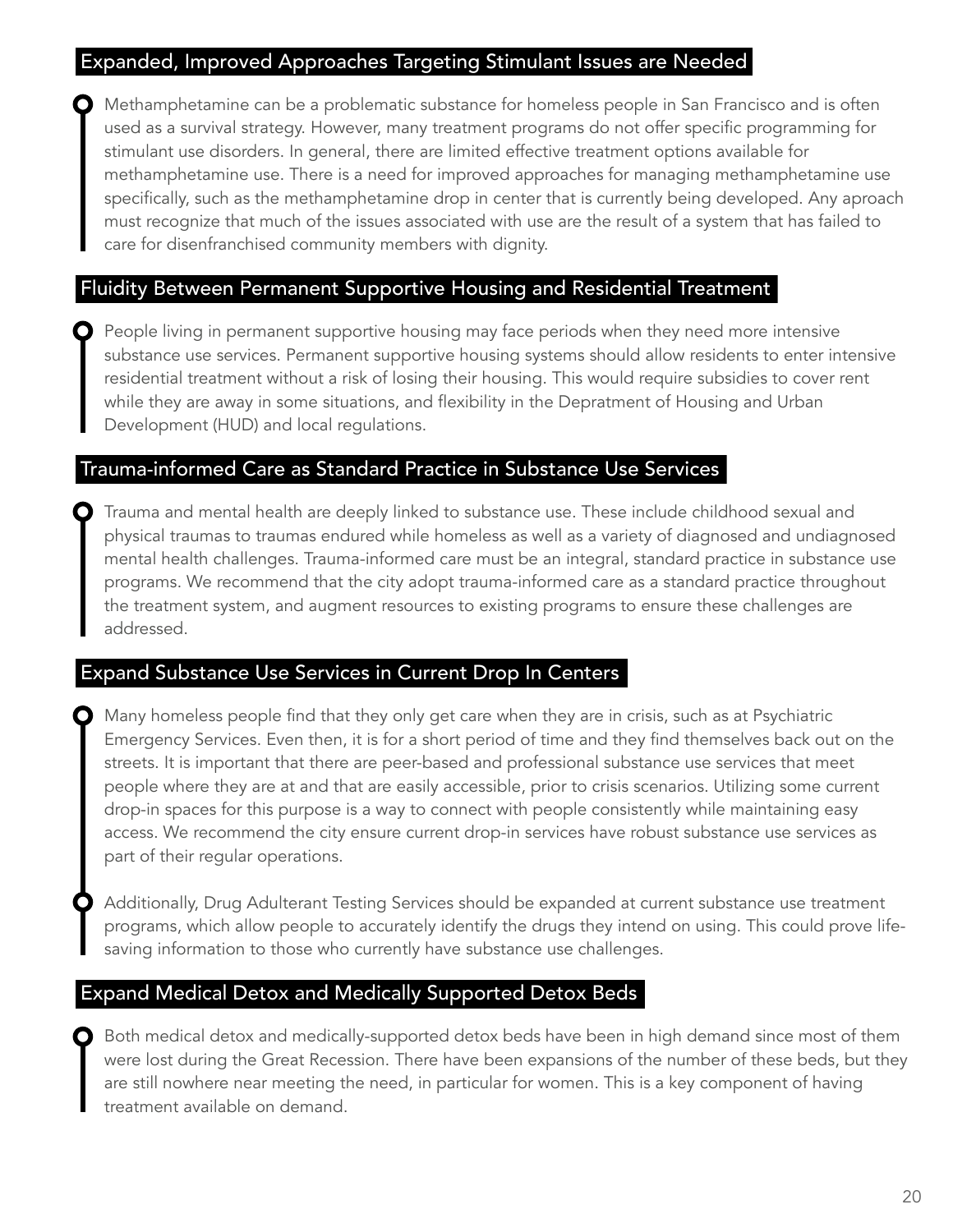#### Expand Peer Based Support Services

Training and paying peers (people who are homeless who are working to manage substance use or are in recovery) to provide street based support and assistance navigating the substance use system is a way to both create jobs, engender trust, and inspire hope among the unhoused community who identify as having substance use challenges. We recommend expanding existing peer programs and creating new programs to serve underserved communities.

#### Fully Implement Treatment on Demand

Voters passed Proposition T for Treatment on Demand in San Francisco in 2008, but this ideal has never been met. Record keeping has been problematic (e.g. no tracking waitlists) thus there is no way to know what the pent up demand actually is. It is vital to have real time inventory, track turn-aways, and expand capacity based on that unmet need. Given the nature of substance use disorders, it is crucial that we not only reach out to drug users with something to offer, but that when drug users reach out for help that they receive it immediately.

#### Enact the Getting Home Safe Act

Allowing Sheriffs to discharge inmates during the daytime would ensure releases during safer hours, and times of the day when transportation and support services are available. Additionally, when people with substance use challenges become incarcerated, many times their tolerance lessens, which increases the risk of overdose when using again. Flexibility on release would positively influence the health of those who use substances, and reduce overdose upon release.

#### Open Safe Consumption Spaces

Safe consumption sites prevent overdoses and transmission of disease, while allowing for connection with health care. These sites improve health and treatment outcomes and demonstrate effective engagement of drug users in services. These should both be stand alone programs and set up in existing shelters and housing programs.

#### Decriminalize Paraphernalia

Expand the Health and Safety Code to allow for all additional forms of paraphernalia available through the California Syringe Exchange Supply Clearinghouse to be decriminalized.

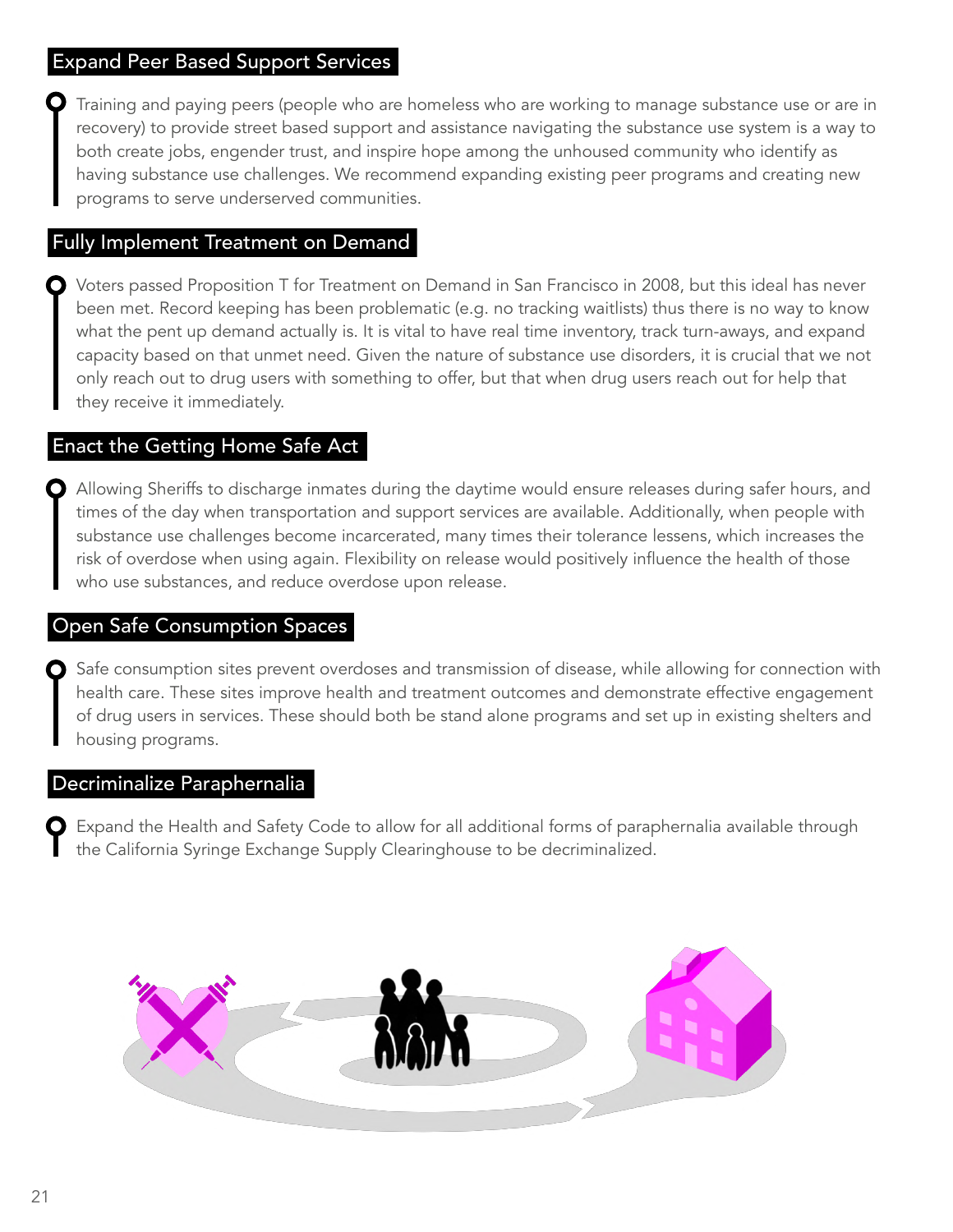#### Purchase Residential Care Facilities, Co-ops, and a Pipeline to Permanent Affordable Housing

Co-ops are flats that are rented or purchased and share case management. Individuals leaving residential care, once stabilized move into them. This ensures continuity of care and has been tremendously successful at halting the system churn that many in the mental health system experience. The city could purchase flats, and ensure stability for acute clients who don't need the higher level of care that includes preparation of meals as a board and care facility provides, but who can live independently in a group setting with case management support. Also in high demand, are supportive housing units. For many, who can live in private spaces independently and need occasional support services, this model can be successful for homeless people struggling with mental health issues. According to the plan laid out by the Our City Our Home Coalition for use of Prop C, November 2018 fund, at least another 500 newly constructed supportive housing units can be added to the current affordable housing pipeline and 1,500 units in the current pipeline can be subsidized to ensure 1,500 additional homeless units are set aside. These 2,000 units can be supplemented with 1,000 master lease units in existing SRO's to greatly expand housing access for homeless people.

#### 24 Hour On-Call Crisis Support

 $\bigcirc$  Ensure mental health programs have 24 hour on-call crisis support to ensure success.

#### Expand Availability of Voluntary Mental Health Services

San Francisco has an over reliance on "high end care," with thousands of people each year, never getting the help they need until they are in crisis, ending up in a revolving door of emergency hospital based care and back to the streets, or others who are held in expensive beds because lower levels of care are not available. Beds are badly needed in the community, including expanding Acute Diversion Units, cooccurring substance use and mental health residential treatment beds, as well as continued respite, observation beds for those leaving Psychiatric Emergency Services (PES), peer based trauma recovery services, quality board and care facilities, and other living arrangements.

#### On-site Mental Health and Case Management Services at Drop-ins, Shelters & Nav Centers

Bringing mental health services to places where homeless people with mental health issues already congregate would expand access. At times the survival mode that homeless people are in compounded by mental health disabilities prevents people from keeping appointments or navigating complicated processes. These services could be available as drop-in services, ensuring care continuity. For example a therapist could keep hours at a drop-in center and a navigation center, so once the client leaves the navigation center there would not be an interruption of care.

#### More Culturally Sensitive Services, Particularly for Women, LGBTQ Folks, and Immigrants

Successful mental health treatment is often linked in tangible ways to culture, identity, and language, as without common ground, essential trust is difficult to craft. It is critical that our system is diverse enough to meet the complexity of humanity. A 53 year-old transwoman recalls her struggle with finding a therapist who fits her needs: "Accessing care is impossible; I cannot see a male therapist... [my] biggest barrier is feeling safe and finding an appropriate provider. "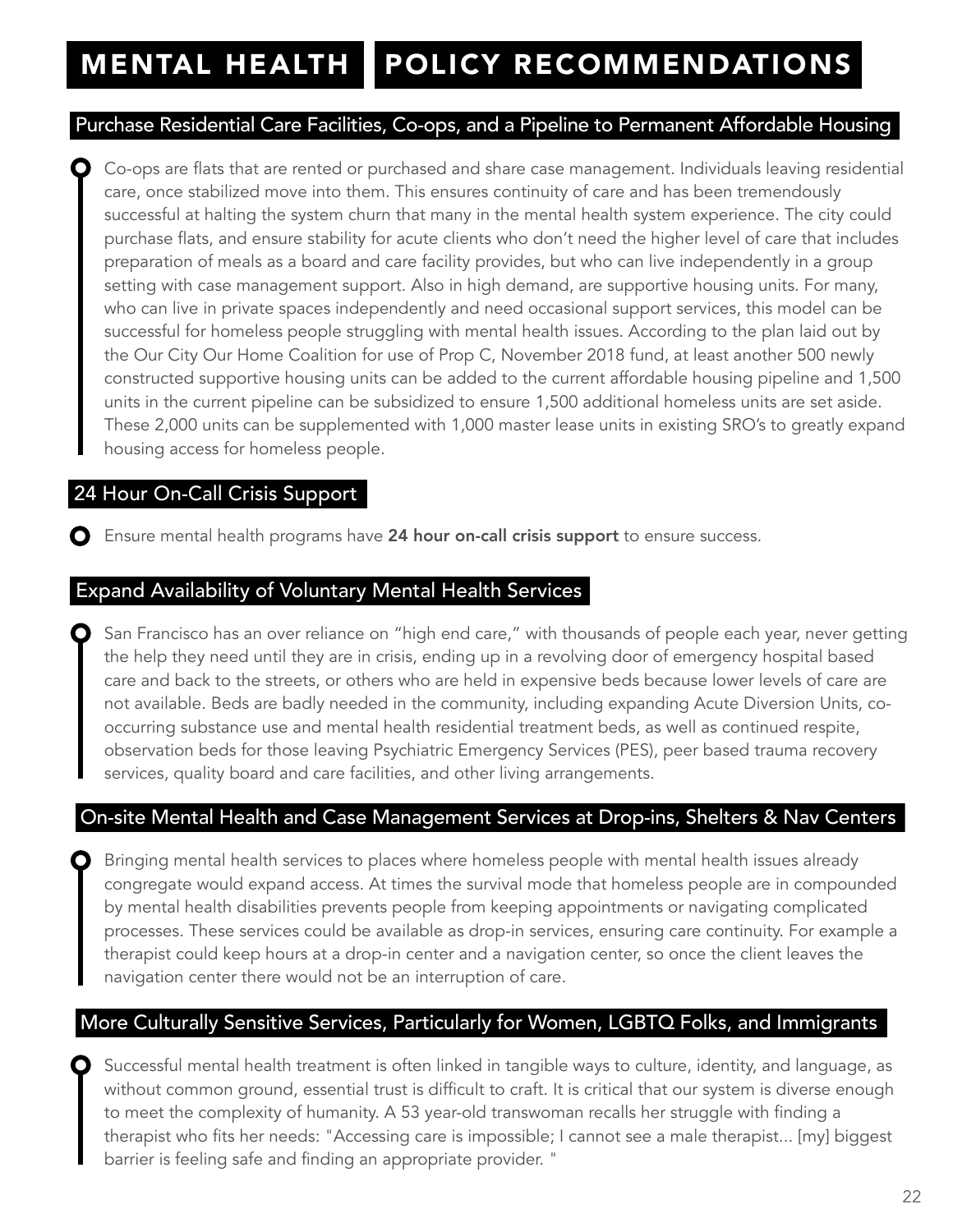#### Expand Quality Peer Support Services in Existing and New Programs

<span id="page-25-1"></span>This should include improving professional training and compensation for staff. Peer support services are often more effective than clinical services<sup>9</sup>. Peers can develop trust, inspire hope, build community and provide counseling. In order to meet the overwhelming need for mental health services, it is critical that San Francisco invest in training peer experts and ensuring they are compensated in a way that provides stability as well as having on-going support and supervision. Peer professionals can allow for staff expansions in new and existing programs such as outreach, intensive street based care, residential programs, crisis intervention, drop-in facilities, shelter services and more. A 20 year-old Latino man speaks to the importance of peer-based services: "We should all have that one counselor who's actually been through the struggle who can totally understand. I pick people to open up to who have actually been homeless."

#### Develop Alternative Response to Psychiatric Crisis from Police

Given the lack of preventive and community based mental health care, there are thousands of people who experience psychiatric crisis each year in San Francisco. Overwhelmingly, the response to the crisis is a police officer dispatched to the scene. Police should not function as first responders to psychiatric crisis, absent a threat to public safety. This is both ineffective and costly, and while training and change in protocol has reduced this outcome, at times it still can lead to unnecessary force, harm upon people with disabilities, and injury on the part of officers. The San Francisco Police Commission passed a resolution in January of 2020 calling on the city to develop an alternative to a police response to homelessness. It cited models such as CAHOOTS (Crisis Assistance Helping Out on the Streets) in Eugene, Oregon that send an integrated social services and medical team dispatched from the emergency (911) call center. They are able to replace lost medication, conduct crisis intervention, make appropriate placements in facilities, and make referrals to further care as well as provide a supportive and listening ear.

#### Create Neighborhood Based Services

Over time, much of the geographic diversity has been lost, and programs have centralized in the central city area. Geographic diversity is critical to ensure cultural competency and accessible services. Many respondents were frustrated that most services were downtown, while their own neighborhoods went underserved.

#### Dual-Diagnosis Residential Services

Of the total 3,229 unduplicated clients recorded in Avatar as receiving psychiatric emergency services in FY 2016-17, two-thirds (65.5%) had co-occurring mental health and substance use disorder diagnoses. However, despite many efforts, few programs are truly and equally dual diagnosis competent- leaning instead in one direction or the other, or fulfilling neither treatment goal effectively. Our recommendation is to expand these high demand residential programs, and to have dual-diagnosis residential services that treat substance use disorders alongside co-ocurring mental health issues.

<span id="page-25-0"></span>Journal of Affective Disorders; December 2012, (Psychiatric Rehabilitation Journal; Winter 2007) [9](#page-25-1) [http://peersforprogress.org/learn-about-peer-support/science-behind-peer-support/#MH](http://peersforprogress.org/learn-about-peer-support/science-behind-peer-support/%23MH)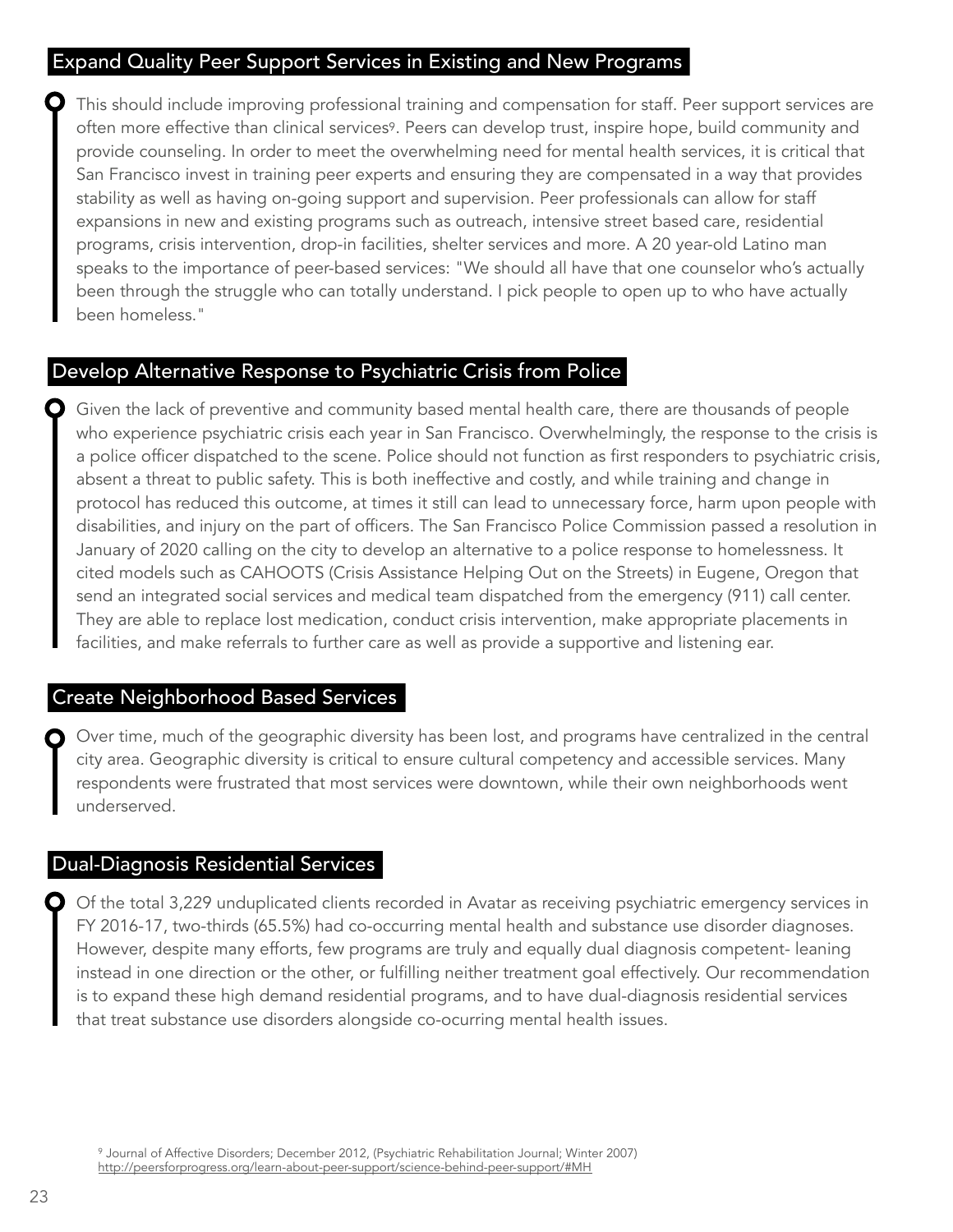#### Availability of Day Treatment

Many respondents asked for restoration of day treatment programs. These are structured programs (sometimes termed, "The Clubhouse Model") with groups and community building that also serve as a vibrant place to be during the day, when done well. Some of these have been lost, such as the Hyde Street Mental Health Services Tenderloin Day Treatment Program that was shuttered during the recession. Other successful models, such as the Village in Long Beach could replicated, which is a residential mental health recovery program for homeless people[.10](#page-26-0)

#### <span id="page-26-2"></span>Expand Intensive Case Management to Meet Need

 $\bigcirc$  For high acuity clients, navigating complicated bureaucracies, attending appointments, securing housing and meeting every day needs can be impossible without special assistance. Like almost every problem in the mental health system, the issue is a lack of capacity. Intensive case management programs are lowcaseload high-frequency models for those with the most acute mental health needs. According to the Budget Legislative Analyst Audit of 2018, from FY 2012-13 to FY 2016-17, for every adult discharged from intensive case management, more than two adults were referred for services. Only 10.9% of the high user group had been assigned to an intensive case manager during FY 2016-17. We found this need echoed in many of the study participants' experiences.

#### Drop-in Services for Young People

There has been a dearth of homeless services in general for young people, and in particular mental health services. The loss of youth behavioral treatment beds, the closure of the Homeless Youth Alliance drop-in, have all added to the challenges in providing culturally appropriate services for homeless and street identified youth facing mental health challenges in an already struggling system. At the same time, there is tremendous need for mental health services among this population who frequently are homeless after escaping abuse, or exiting foster care. Having drop-in services, with showers, and a place to rest and receive basic care is a starting place to develop trust and engage youth in mental health services. Residential Care Facilities, also known as Board and Cares or Assisted Living Facilities are in short supply and we are losing them rapidly. But since 2012, San Francisco has lost more than a third of licensed residential facilities that serve people younger than 60, and more than a quarter of those serving older clients[.11](#page-26-1) These are critical parts of our systems, often family run and extremely underfunded, that the city must assertively ensure continuity by purchasing them as soon as there is wind of one going out of business and before the buildings go on the market whenever possible. Funding from ERAF, and eventually Mental Health SF, and Our City Our Home Fund could be used.

<span id="page-26-3"></span>*"Things got much better for me once I got established in the co-op. I started going to the Day Treatment Center*  and using the support groups; it helps me clear my mind. I *still find that after five years that I function better, using support groups to do something for my mental attitude."*



<span id="page-26-0"></span>[10](#page-26-2) [https://211la.org/211search/more?site\\_id=1066210004](https://211la.org/211search/more?site_id=1066210004)

<span id="page-26-1"></span>[11](#page-26-3) <https://www.sfchronicle.com/bayarea/article/SF-board-and-care-homes-for-seriously-mentally-13766754.php>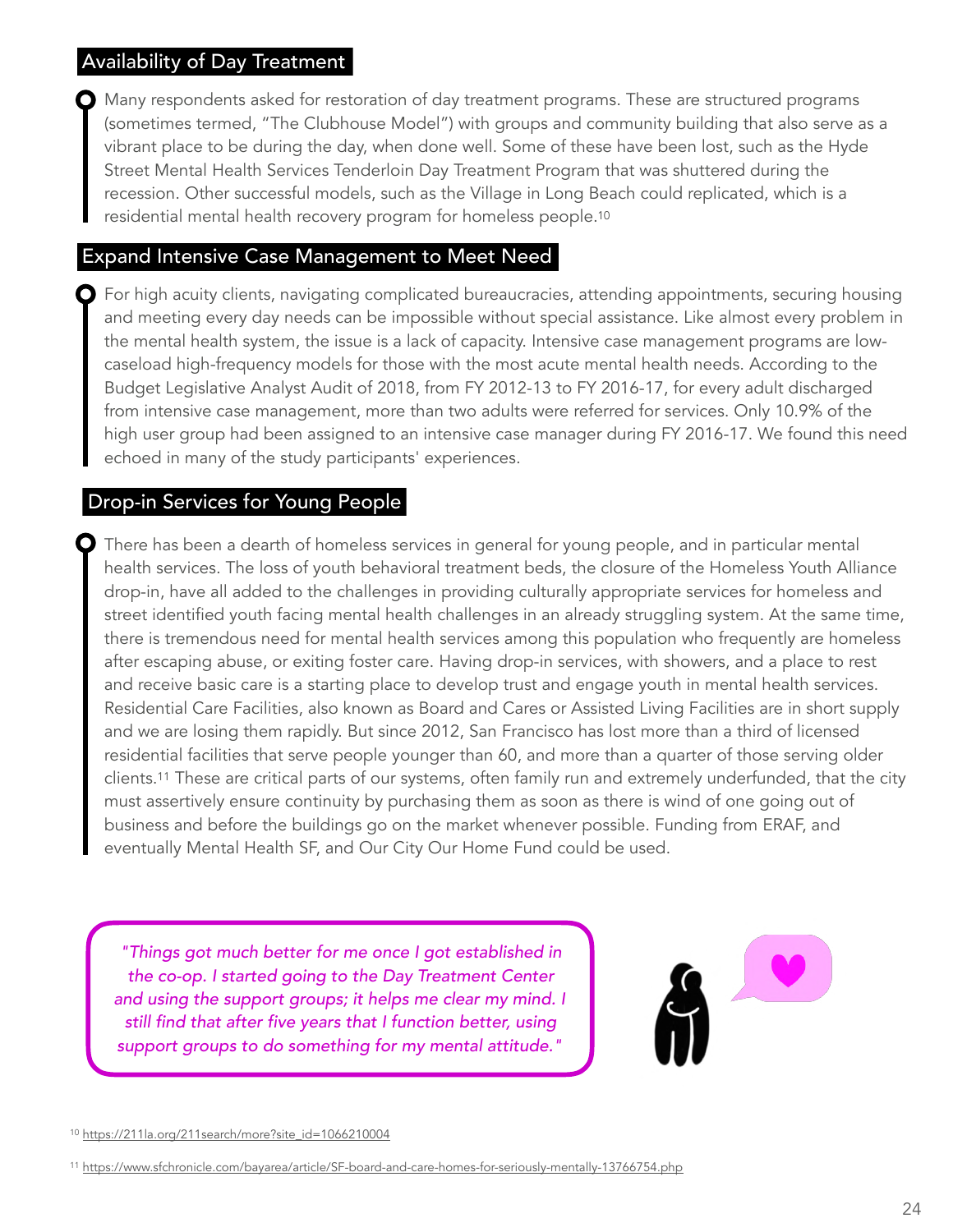### TRANS HOMELESSNESS POLICY RECOMMENDATIONS

#### Recommendations to Prevent Homelessness and Provide Gender-Affirming Shelter and Care for Transgender People



Experiences of homelessness are different for different people. Some might wonder why we would include recommendations about one specific group. This section does not intend to say that only trans people need policy attention. Instead, it highlights experiences of interlocking marginalization, as guided by intersectional feminism. Focusing on and addressing interlocking barriers can make more visible the ways that these converge to make navigating systems difficult for everyone, even though some people are more severely affected by these than others. From this vantage point, recommendations that improve living conditions for trans people will improve conditions for everyone — and will also prevent policy changes that benefit some people but leave trans people, particularly trans women of color, behind. Many times, homeless services policy relies on race and gender neutral recommendations that can leave the most marginalized groups behind. Instead, we need to take concrete steps to make sure that homeless services — which are often organized using binary gender segregation and run by cisgender people — are safe and welcoming for trans people.

Like everyone, trans people will benefit most from truly permanent housing, investment in public housing, prevention of housing loss, and effective and well-resourced shelter and treatment programs. At the same time, certain provisions are necessary to ensure that these work for trans people — which means they will work better for everyone.

#### RECRUIT AND HIRE TRANS PEOPLE WHO HAVE EXPERIENCED HOMELESSNESS

#### Ensure Gender-Affirming Care in Staffing and Hiring.

Binary gender segregation in housing and treatment facilities can exclude trans, nonbinary, and queer people and expose them to harassment. Dedicated programming can help, but all programs should employ staff capable of providing gender-affirming care and addressing transphobia. Homeless service programs must recruit and prioritize hiring of transgender applicants who have experienced homelessness. Homeless service programs should hire trans people with lived experience of homelessness to train existing staff. Incidents involving transgender shelter and transitional living programs (TLP) residents should be reported to the Transgender Gender-Varient & Intersex Justice Project (TGIJP) and the Coalition on Homelessness (COH) for review of related shelter and TLP policies and practices.

#### Invest in Housing and Shelter Provided Exclusively by and for Transgender People.

Many interview participants reported feeling safest and most welcome in service organizations with dedicated programs run by and for transgender people. We recommend hiring and paid professional development of transgender staff who have demonstrated skill in creating safety for transgender residents to staff trans-specific city-funded shelters. Candidates for homeless services jobs should be interviewed by transgender and nonbinary staff and residents.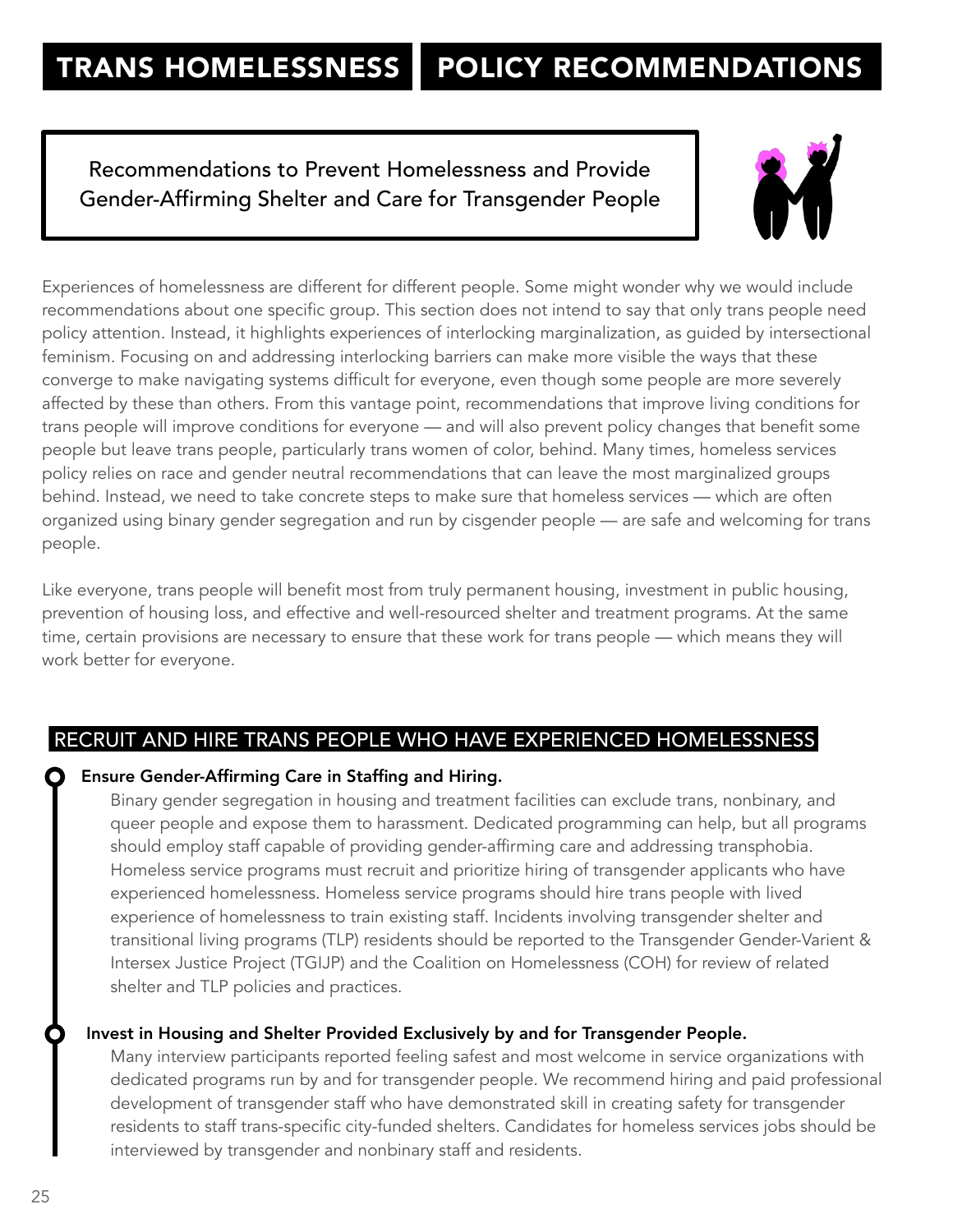#### Reinstate community referral placement for Jazzie's Place to ensure the population there is trans, as intended.

Jazzie's Place was originally designed to be a trans friendly shelter, with thoughtfulness about physical design and allowance for fluidity of gender inside the space. The access process was carefully designed to ensure that the space would serve the intended population, with referral and placement outside of typical shelter sign up time at Mission Neighborhood Resource Center. That process was changed so that the way into Jazzie's Place is no different from any other shelter when beds open up there they are offered to the entire homeless population on the waitlist. This has resulted in moving from its original mission. A similar process as to what was originally designed should be put in place with placement authority from providers who serve this community.

#### ENSURE TRANS ACCESS TO EXISTING PROGRAMS

#### Create Physical Structures to Promote Safety and Gender-Affirming Care in Congregate Living Environments.

Bathroom and shower facilities in many congregate living environments are sites of harassment. The city should create gender-neutral and more private bathroom and shower options, dedicated safe spaces for transgender residents, and other changes to physical structure. In the meantime, trans residents should be able to shower at different times as requested, and staff should be trained to address privacy and safety needs.

#### Long Term Housing and Support for Transgender People in Residential Substance Use Treatment Programs.

A lack of available housing forces residential substance use treatment programs to release most people who complete the program back into homelessness, which does not support sustained sobriety or health. The City and County of San Francisco must increase the availability of long-term and permanent housing to improve outcomes for drug users, making sure trans people are fully included. Existing transitional housing programs for drug users can be unsafe and unwelcoming to transgender people. The City should collaborate with transgender run organizations to create housing transition plans for trans people's direct placement in safe housing.

#### Flexible Rental Subsidies for Transgender People.

Income documentation for subsidies can present a barrier to members of the transgender community, particularly formerly incarcerated people and undocumented immigrants, who disproportionately work in the informal economy. Some housing programs inadvertently discriminate against transgender people and block educational attainment through income requirements. It is counterproductive to force transgender subsidy recipients to seek work in a low-wage labor market where discrimination renders most jobs unavailable and unwelcoming. Flexible rental subsidies for transgender people can help them to pursue diverse self-identified goals. Rental subsidies should be available for whatever locations individual transgender applicants identify as safe for them, including locations inside and outside of San Francisco, if requested by the subsidy-seeker: The city should not force trans people out of San Francisco simply because it is unaffordable.

#### Improve Data Collection and Evaluation of Outcomes for Trans People in Shelters, Subsidized Housing and Transitional Living Programs.

Track all evictions and voluntary departures from supportive and subsidized housing by gender identity. Programs that disproportionately evict trans people must work with trans-led organizations to make a plan for reform.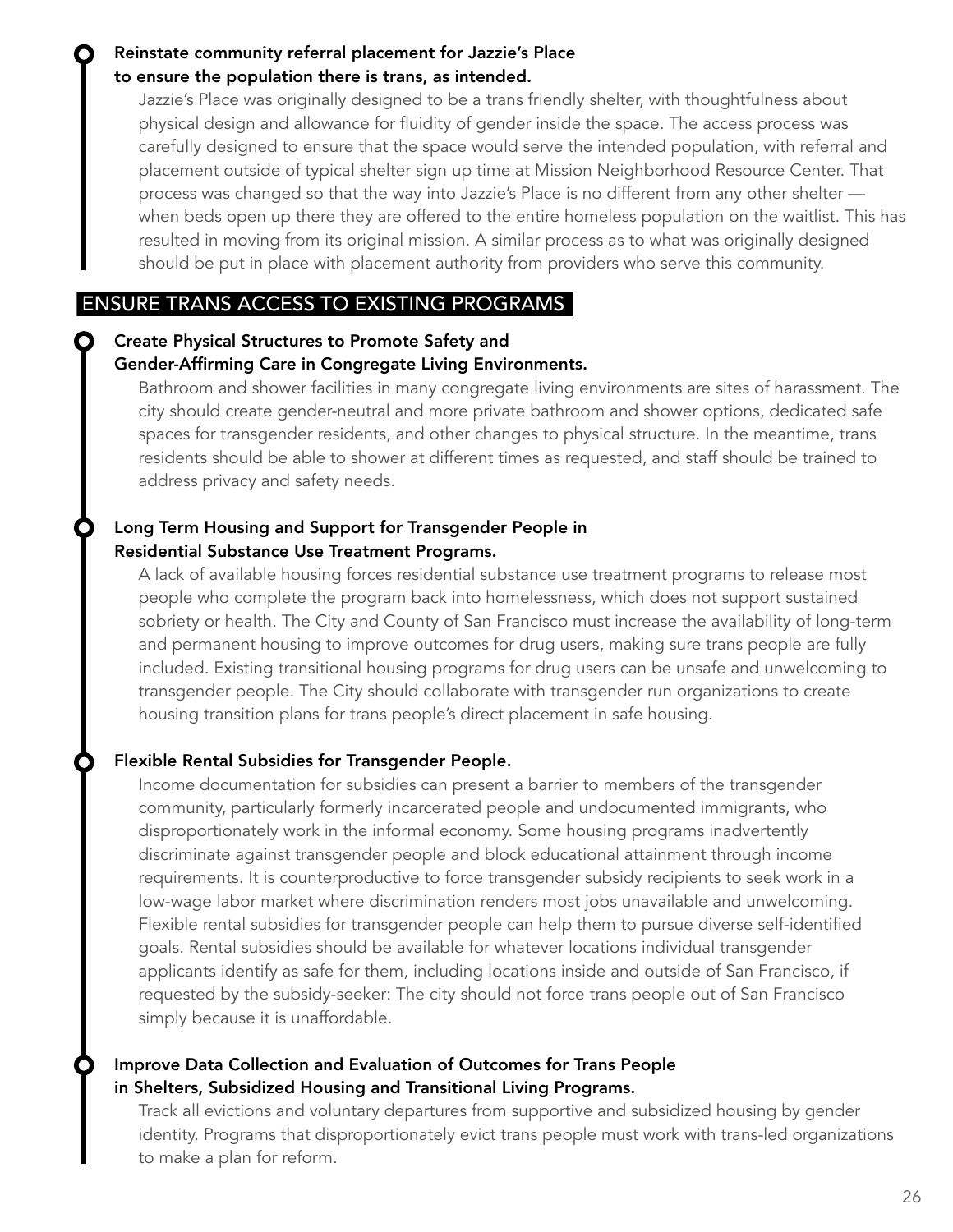#### ENSURE SERVICES ARE PROVIDED BY AND FOR TRANS PEOPLE

#### Develop Dedicated Programs for Transgender People.

While all programs should be safe and welcoming for transgender people, many feel safest and most welcome in dedicated programs run by and for transgender people. The City should ensure that these resources are available as programs simultaneously strengthen their ability to provide genderaffirming care and services.

#### Harm Reduction-Based Residential Programs for Transgender Drug Users.

While many participants ultimately wanted to stop using drugs, they expressed a wish for transgender-run housing resources that would provide health and safety resources to active drug users. Harm reduction services worked well for many participants, and they wanted safe housing that they would not lose if they used drugs or relapsed. Creation of harm reduction-based residential programs, in addition to changes to existing abstinence-based programs to make them safer for trans people, will allow transgender drug users to choose the model that works best for them.

#### Gender-Affirming and Linguistically Competent Therapy and Peer Counseling.

There are few therapists who are affordable, have experience with transgender clients, and speak Spanish. One way to expand resources would be to train Spanish-speaking transgender people as paid peer counselors. Paid peer counselor training programs as an employment pathway could enhance mental health resources as well as job security for Trans people, particularly Latinx immigrants.

#### Trans-Only Floors of Single Room Occupancy Hotels for Dorm-Style Communal Living.

Many transgender women rely on Single Room Occupancy hotel rooms as a safer alternative to the city's shelter system. However, binary gender segregation of single-sex bathrooms and showers still present a challenge for many trans residents. Designating safe floors reserved for trans residents and managed by a trans-serving organization would streamline service provision and increase levels of comfort and safety. Crucially, trans residents should have equal opportunity to stay in any SRO (not just trans-only SROs or floors); the reserved floor should not allow managers to deny access to other floors or spaces.

*"Staff should be trans, or people who are capable of understanding what we want and need. Many people who work in these housing offices have no idea, and no ability to even imagine, what trans people go through; no understanding of our struggles and what we need." —TransLatina participant (translated from Spanish)* 

#### END RELIANCE ON POLICE IN EMERGENCY HOUSING AND SERVICES

 Decrease Police Involvement and Invest in Mental Health Crisis Intervention and Restorative Practices in Shelters and other homeless Programs.

Staff in San Francisco shelters and behavioral health programs sometimes rely on police to enforce rules and gender-related conflict. It would prevent trauma and arrest to have more non-law enforcement mental health and crisis intervention resources available. San Francisco can take several specific steps to end service providers' reliance on police, including: ensuring adequate numbers of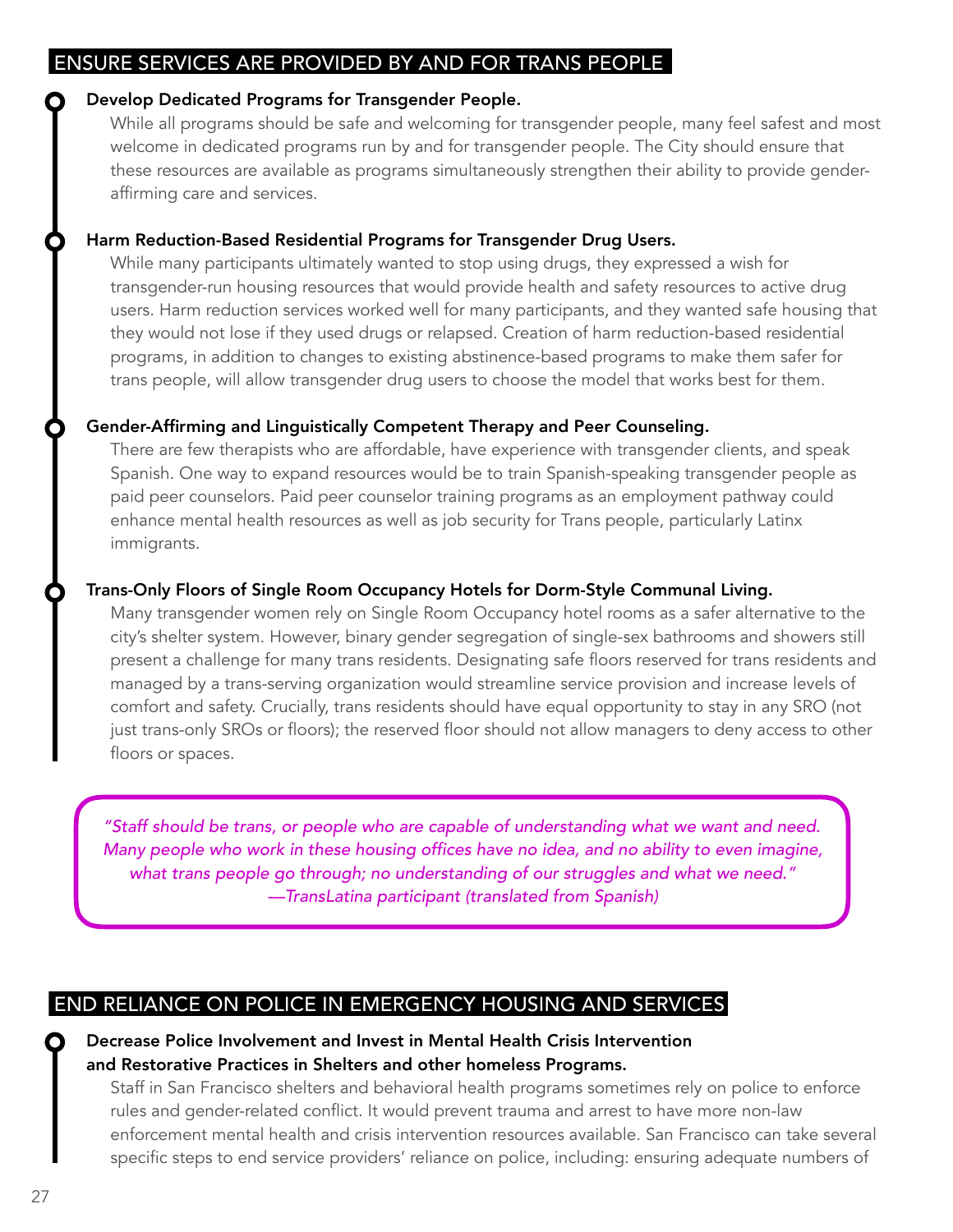staff trained in mental health crisis and de-escalation; hiring non-transphobic staff who are equipped to address transphobic behavior among cisgender shelter users; and training shelter staff and users in Restorative Practices in smaller shelters. Investing in smaller shelters with higher staff to client ratios will support these changes, and will benefit all shelter users. In the short term, the city should prioritize emergency housing provided by and for transgender people who are particularly underserved by San Francisco's existing resources. Until shelters can eradicate anti-trans harassment and violence, the City should prioritize LGBTQ and trans-specific emergency housing that can keep trans and nonbinary people safe.

#### Transformation of Shelter and Transitional Living Program Training and Policy to Respond More Effectively to Mental Health Crisis.

Effective responses require the intervention of trained mental health professionals, not arrest or incarceration. While participants and service providers want support for crisis resolution, they worried that emergency services could be traumatic and/or result in arrest. Gender-affirming mental healthcare, including crisis response resources, is crucial for trans people living with mental illness.

#### PREVENT TRANS EXCLUSION AND BUILD ON COMMUNITY STRENGTH

#### Preventing Transgender Homelessness.

Prevention of trans homelessness requires addressing labor market exclusion, criminalization, antitrans discrimination, and legal barriers to housing, including immigration status for many trans asylum seekers and a criminal record for many formerly incarcerated transgender people. Transgender homelessness results in large part from a cycle of criminalization and labor market exclusion. To prevent transgender homelessness, San Francisco City and County must combine decriminalization of trans people's earning and survival activities with investment in creation of safe living-wage jobs for transgender people.

#### Develop Local Programs to Circumvent Federal Exclusion of Formerly Incarcerated Trans People and Immigrants From Housing Access.

As federal policies make housing support increasingly difficult to access for transgender people, especially immigrants and formerly incarcerated people, San Francisco should expand local housing subsidy programs to immediately house trans people coming out of jails, prisons and immigration detention. This could serve as an alternative to federal funding sources to ensure survival for transgender people who are ineligible for federal aid.

#### San Francisco's Housing Policy Must Center Concerns Related to Immigration Status and Language Among Trans People.

Among people without legal immigration status, the combined effects of discrimination, language barriers, and legal documentation contributed strongly to housing deprivation. TransLatinas struggled to secure work and housing, even despite San Francisco's status as a sanctuary city. The threat or reality of immigration detention or deportation also affected job and housing security, limiting the degree to which people were able to access assistance with basic survival needs. As one interview respondent said, "TransLatinas are invisible to policymakers."

#### A Community-Based Approach to Mental Health.

Supportive spaces for recreation and community-building are a crucial source of strength and stability for unhoused transgender people, even when other needs might seem more pressing. Trans participants said that spending time doing recreational activities, attending cultural events, and engaging in artistic practice with other trans people strengthened collective ability to confront transphobia, discrimination and violence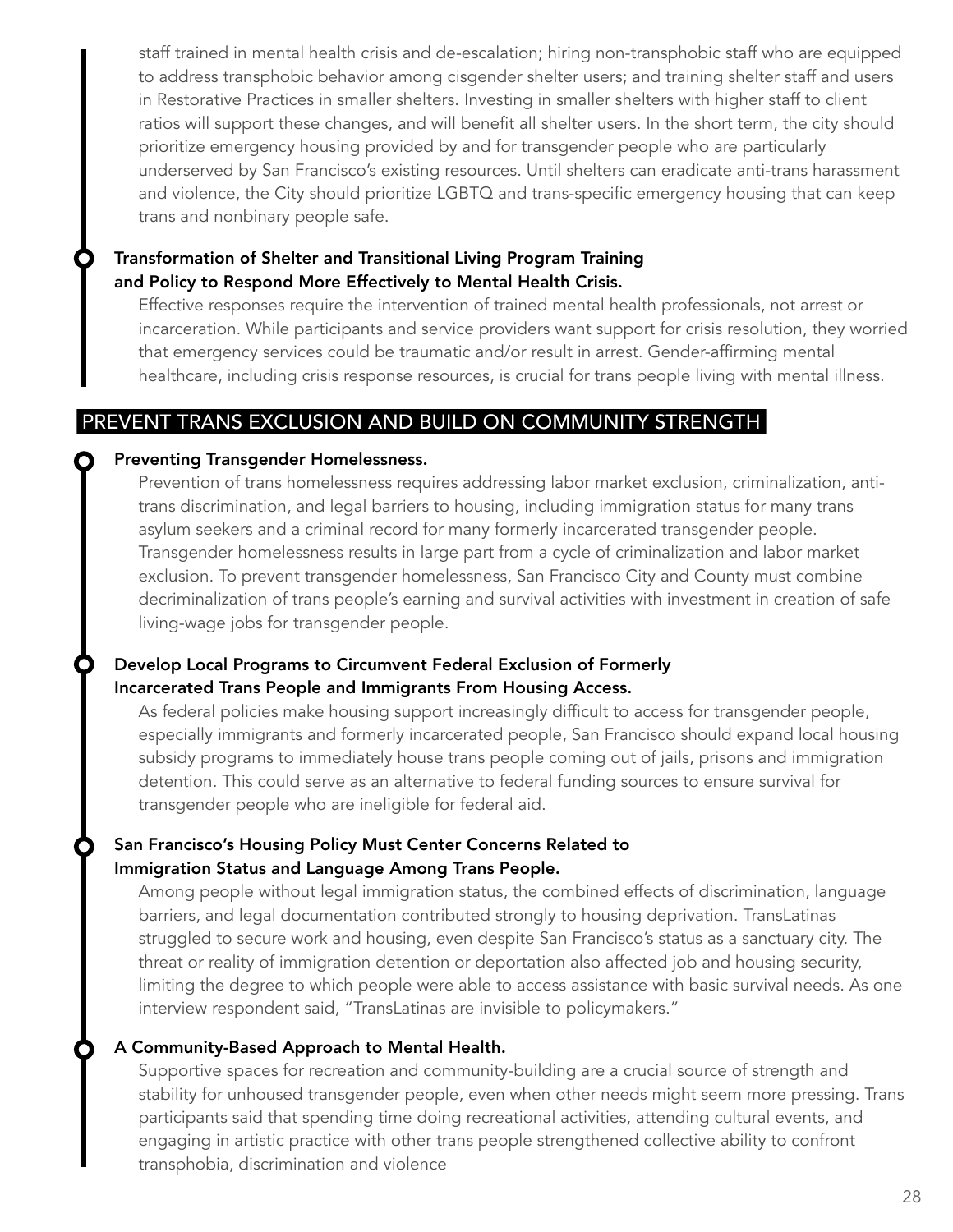### Acknowledgments and Attributions

#### Survey Design:

Our City Our Home Coalition, Chris Herring, Dilara Yarbrough, Jeff Kositsky, Margot Kushel, Mark Fleming, Kelsey Ludwig, Maria X Martinez, Kaki Marshall, Pike Long, Jamie Suki Chang

English-language

Earl, Tee Hoatson

focus group facilitation:

Kelsey Ludwig, Olivia Glowacki, Pike Long, Rani Mukherjee, Ms

Coalition on Homelessness Interns & Volunteers, who filled a variety of

roles like surveying, taking notes for focus groups, and inputting raw data: Alexa Flickinge, Amanda Wheelock, Anna Laura S. Quintal, Brian Edwards, Carlos Wadkins, Darcy Allred, Ella-Rose Kessler, Emily Garcia, Flo Kelley, Johnna Gadomski, KC Mukai, Mirjam Washuus, Rani Mukherjee, Sara Delucchi, Tee Hoatson

#### Spanish-language focus group facilitation:

Armando Garcia, Juan Garcia, Lisseth Sanchez, Madison Rodriguez, Maria Aviles, Nathaly Rivera

#### Chapter authors:

*Introduction*: Jennifer Friedenbach, *Methodology*: Olivia Glowacki *Prevention*: Samantha Lew and Jennifer Friedenbach *Shelter*: Chris Herring and Mark Fleming *Mental Health*: Kelsey Ludwig and Pike Long *Substance Use*: Jamie Suki Chang, Olivia Glowacki, Kat Saxton *Trans Homelessness*: Chris Hanssmann & Dilara Yarbrough

#### Trans-Specific Spanish-language interviewers and focus group facilitators:

Armando Garcia, COHSF, Cesar Espinoza-Perez, SJI & COHSF, Jazmin Frias, COHSF, Julia Cepeda, Martinez, El/La Para TransLatinas, Lisseth Sanchez, Mujeres Latinas en Acción, Mike Solorio El/La Para TransLatinas, Nathaly Rivera, COHSF, Sthefany Galante Bautista El/La Para TransLatinas

#### Trans-Specific English-language interviewers and focus group facilitators:

Mielah McCormick, TGIJP, Ms. Earl, TGIJP, Treasure L'Oreal Earle

#### Qualitative Research design:

Olivia Glowacki, Sam Lew, Nathaly Rivera, Mielah McCormick, L'Oreal "Treasure" Earle, Ms. Earl, Lisseth Sanchez, Janetta Johnson Jennifer Friedenbach, Brian Edwards, Armando Garcia, Kelsey Ludwig, Pike Long, Dilara Yarbrough, Chris Hanssmann

#### Survey translation to Spanish:

Armando Garcia, Cesar Espinoza-Perez, Kelsey Ludwig

# Thanks to the following people for

Trans-Specific implementation support:

Amber Gray, Anita Durt O'Shea, Armando Garcia, Camdyn Carter, Essie Alexandra Garcia, Janetta Johnson, Jessy D'Santos, Julia Cepeda, Maritza Penagos, Mike Solorio, Nicole Santamaria, Pauly Ruiz, Phanny Lun, Pike Long, Riya Christie, Sofia Sabina Rios Dorantes, Tania Jimenez, Victoria Castro

#### Quantitative Data analysis support:

Olivia Glowacki, Tee Hoatson, Drew Hockman, Anna Laura S. Quintal, Keegan Medrano

> focus group transcription: TJ Johnston

Survey translation to Cantonese: Flora Kuang

Spanish-language focus group transcription: Jazmin Frias

> Copy Editing: TJ Johnston

Chinese Cantonese Language Focus Group Facilitation: Angela Chu

Project Coordinator:

Olivia Glowacki

#### Editorial team:

Chris Hanssmann, Chris Herring, Dilara Yarbrough, Jamie Suki Chang, Janetta Johnson, Jason Albertson, Jennifer Friedenbach, Lisseth Sanchez, Maritza Penagos, Olivia Glowacki, Pike Long, TJ Johnston

# English-language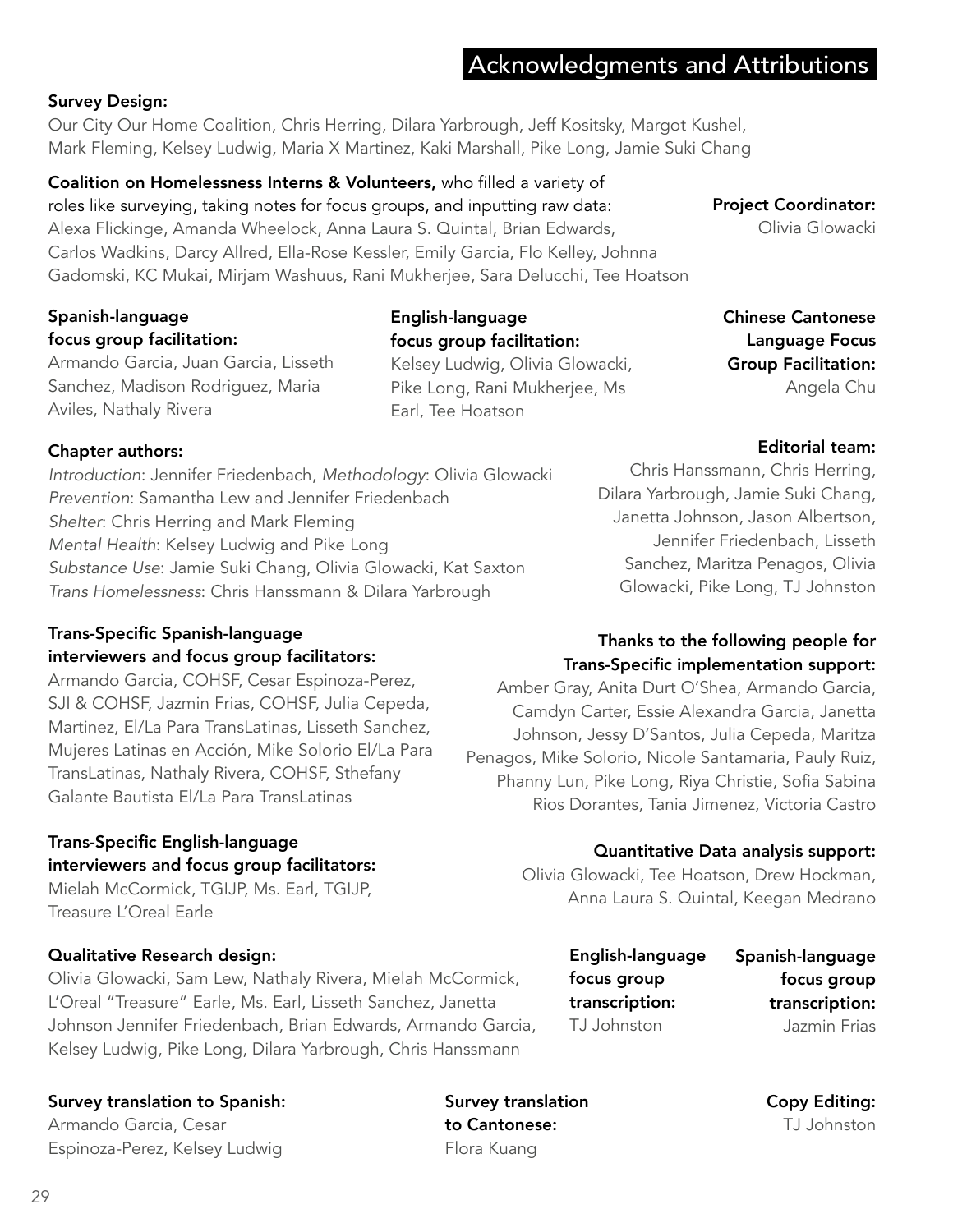#### Thank you to the following individuals and organizations who contributed policy recommendations:

Homeless Emergency Service Providers Association *(special thanks to Joe Wilson and Mary-Kate Bacalao)*  Treatment on Demand Coalition *(special thanks to Sara Shortt and Javier Bremond)*  Drug Users Union *(special thanks to Ms. Ian)*  DOPE Project *(Special thanks to Kristen Marshall)*  Mayor's Office on Housing and Community Development *(special thanks to Brian Chiu)*  Department of Homelessness & Supportive Housing *(special thanks to Jeff Kositsky)*  Department of Public Health *(special thanks to Grant Colfax, Maria X Martinez, Anton Niguesse-Bland, Deborah Borne, and Eileen Loughran)*  Voluntary Services First *(special thanks to Jessica Lenham and Raia Small)* Housing Rights Committee of San Francisco *(special thanks to Fred Sherbern-Zimmer)* Eviction Defense Collaborative *(special thanks to Leah Simon-Weisberg, Ben Buczkowski, Meghan "RK" Johnson)* Housing Justice Work Group *(special thanks to Miguel Carrera, Tracey Mixon, and Nathaly Rivera)*  Human Rights Work Group *(special thanks to Armando Garcia and Kelley Cutler)*  Transgender Gender-variant and Intersex Justice Project *(special thanks to Janetta Johnson)*  Mujeres Latinas en Accion *(special thanks to Lisseth Sanchez)*

#### Thank you to these organizations and venues who allowed our researchers to interview for our surveys and focus groups:

A Woman's Place Amber's Group Asian Women's Shelter At the Crossroads Baker Places Bryant Navigation Center Castro Country Club Chinatown Development Community **Center** Center for Harm Reduction Central Waterfront Navigation Center Civic Center Navigation Center Communities United Against Violence Compass Family Services Curry Senior Center Department of Public Health El/La Para TransLatinas Encampment Fairs Dolores Street Community Services Dore Street Mental Health Crisis Clinic Drug Users Union

Epiphany Center Episcopal Community Services (the Sanctuary and Next Door shelters) First Friendship Institutional Baptist Church GLIDE Gubbio Project at Episcopal Church of St. John the Evangelist Haight Street Referral Center Hamilton Families Homeless Prenatal Program Homeless Youth Alliance Hospitality House Hummingbird Place Jazzie's Place Larkin Youth Youth Services Martin de Porres House of Hospitality Mobile Methadone Van Mission Neighborhood

Resource Center Mother Brown's (United Council of Human Services) North Beach Citizens Our Trans Home SF Providence Baptist Church SF Community Health Center San Francisco AIDS Foundation Groups St. Anthony Foundation St. Francis Living Room St. James Infirmary Swords to Plowshares Transgender, Gender-variant and Intersex Justice Project Tom Waddell Urban Health Clinic TransLife Group at San Francisco AIDS Foundation Walden House Women's Hope (HealthRIGHT 360) Women's Shelter Program at Bethel AME Church